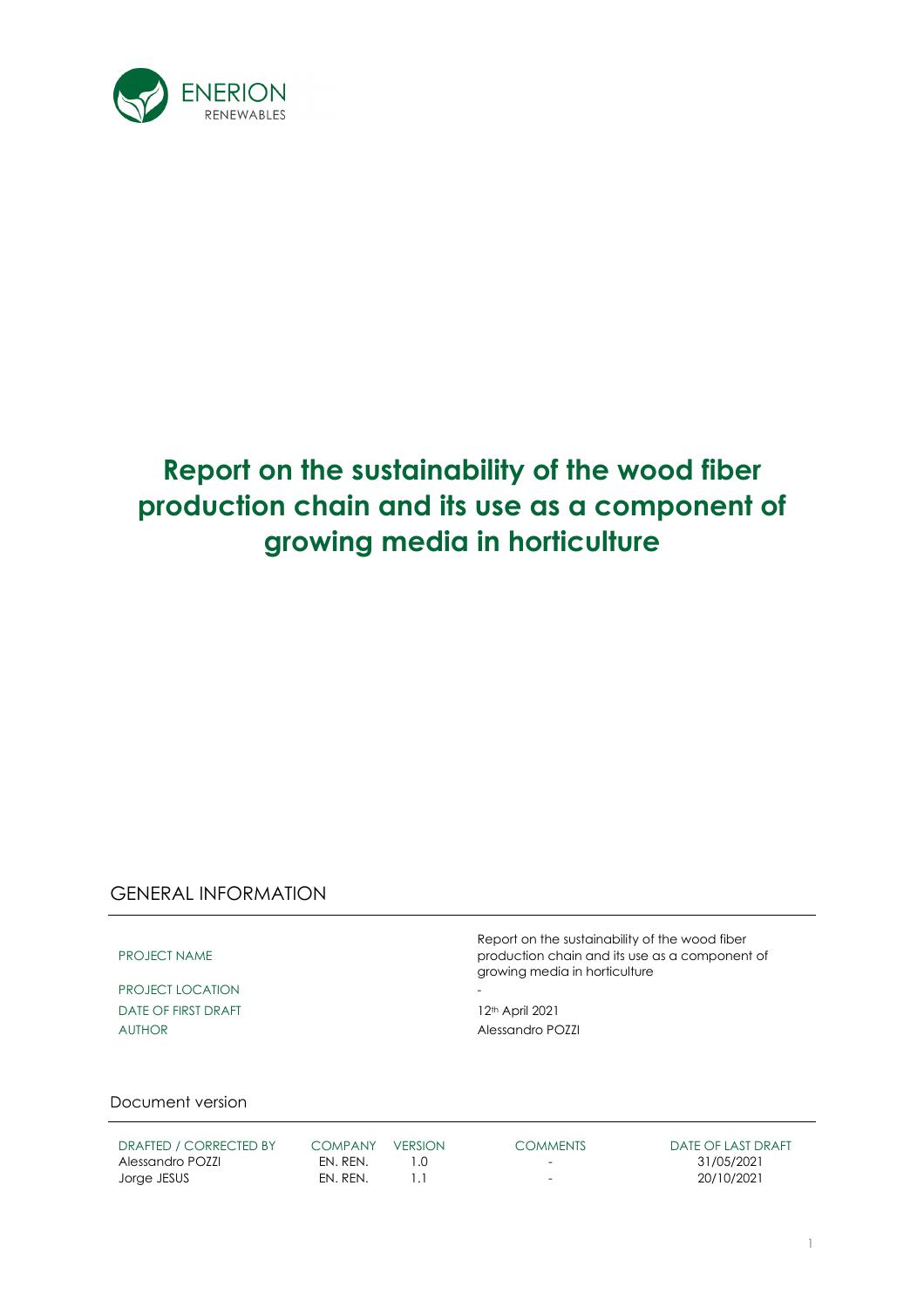

### INDEX

- **1. Preamble**
- **2. Introduction**

#### **3. Wood fiber carbon footprint**

- 3.1. Product carbon footprint: methodology
- 3.2. Limits of inventory
	- 3.2.1. Functional unit and reference flow
	- 3.2.2. Type of inventory
	- 3.2.3. GHG of inventory
	- 3.2.4. Limits of inventory
	- 3.2.5. Product life cycle
- 3.3. Inventory data
- 3.4. Principles of calculation
- 3.5. Wood fiber emissions

### **4. Carbon Footprint of other main organic materials**

- 4.1. Peat emission factor
- 4.2. Coconut fiber (coir) emission factor
- 4.3. Compost emission factor

### **5. Water footprint of wood fiber and other main organic materials**

- 5.1. Product water footprint
- 5.2. Calculation of wood fiber water footprint
- 5.3. Peat water footprint
- 5.4. Coconut fiber (coir) water footprint
- 5.5. Compost water footprint
- **6. Analysis of results**
- **7. References**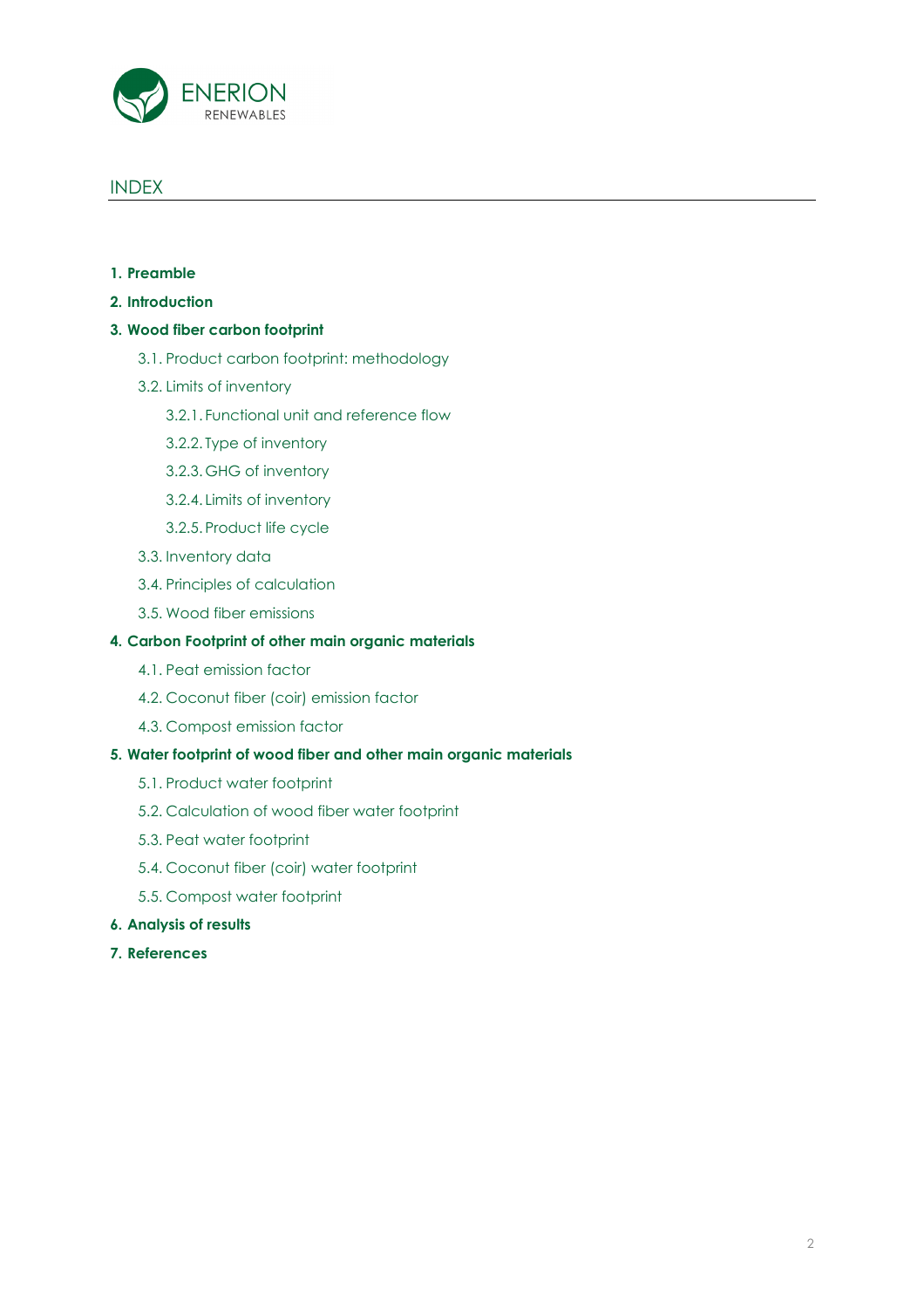

### 1. Preamble

PROMECO S.p.A., a leading company in the construction of bio-treatment machines and plants, promoted an initiative to measure the environmental performance of wood fiber for horticultural use and to compare it with the main raw materials used in the production of growing media, primarily peat.

Among the primary environmental indicators deemed appropriate to define the sustainability of these materials were identified 1) the assessment of the carbon footprint (CFP) and 2) the water footprint (WFP) of the product.

Specifically, the carbon footprint is a life cycle analysis that evaluates greenhouse gas (GHG) emissions directly and indirectly related to the production of a good allowing producers (and consumers) to understand the impact of processes on climate change and giving them the opportunity to reduce it (and / or compensate) over time.

The water footprint is an indicator of the fresh water consumption, defined as the total volume of the same resource used directly and indirectly to produce goods and services. It is measured in terms of water consumed (evaporated or incorporated in a product) and polluted per unit of time in the specific collection point.

ENERION RENEWABLES S.r.l. is an Italian company that operates internationally in the sustainability sector by developing strategies to increase the environmental category of products and organizations based on the accounting and analysis of specific environmental indicators.

The company was commissioned by PROMECO S.p.A. to carry out the necessary procedures to support the study drawn up on the basis of primary data collected from the company FIBRA DI LEGNO S.r.l. in the reference year 2020. Fibra di Legno srl is an Italian company that manufactures wood fiber using Promeco technology.

This document summarizes the results of the assessment and the considerations that arise on the sustainability of the wood fiber production chain and its use as a component of substrates in the horticultural field.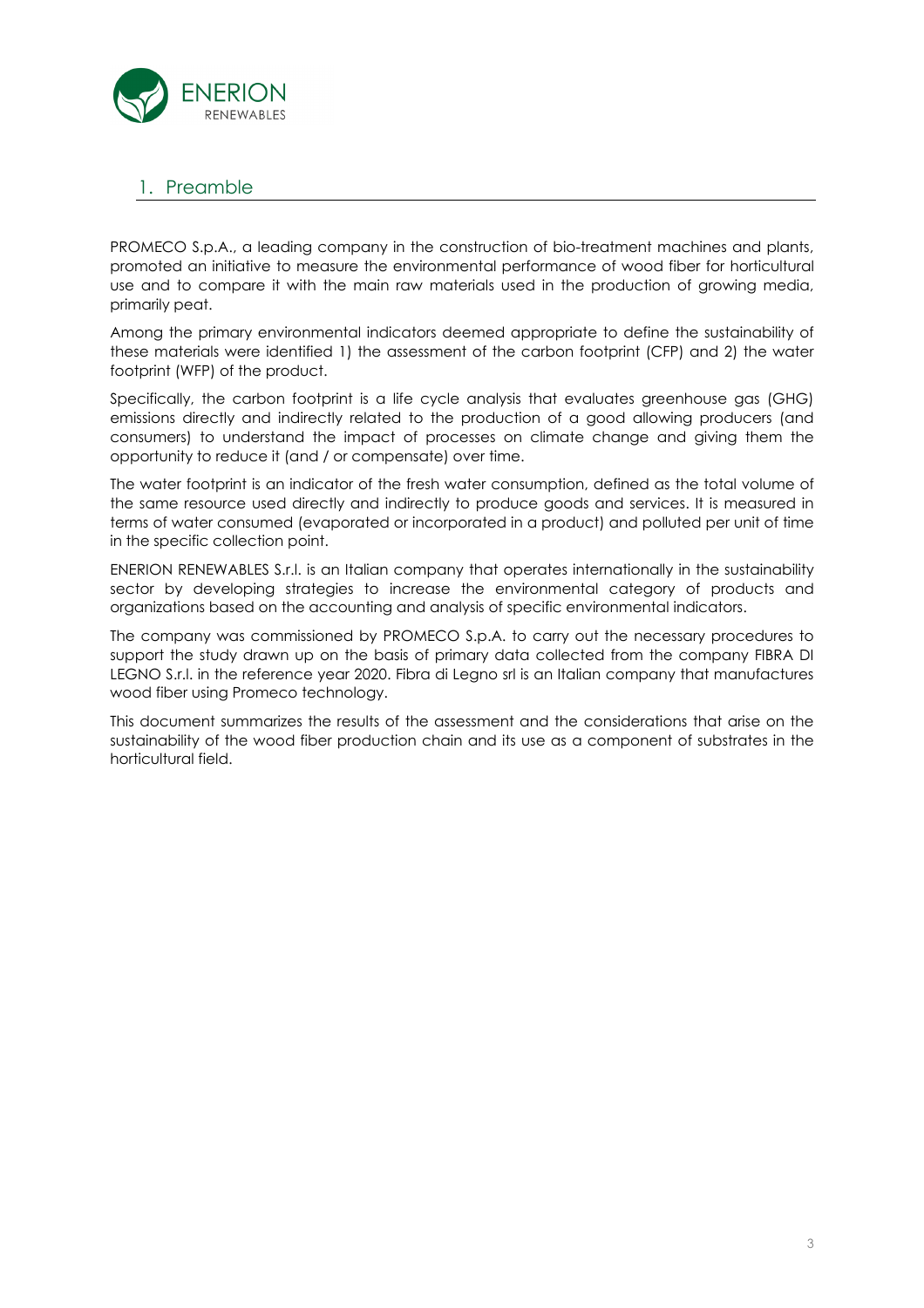

# 2. Introduction

Over the last fifty years, the use of substrates in horticulture has notably increased due to the greater availability and improvement of the quality characteristics of the products on the market.

These materials have become technical means of primary importance for the fruit and vegetable sector, so much so that their production and marketing have significantly differentiated, this given the increasingly specific needs of the end user, professionals or simple amateurs.

Italy, with more than 5 million cubic meters, is the second European country, after Germany, in terms of growing media consumption, but the first in terms of economic value, estimated at about 260 million Euros against a total of 1.3 billion Euros on a continental level.

Starting from the early seventies, the introduction and subsequent development on the market of ready-to-use substrates coincided with the beginning of the exploitation for this purpose of peat, until then used exclusively as a fossil fuel.

Although peat is still today to be considered the reference material in the substrate industry, over the years various raw materials, whether organic, inorganic or synthetic, have been tested with the aim of partially or totally replacing the peat; however, in the face of the studies undertaken and the results obtained, peat remained predominant in the constitution of mixtures. Nevertheless, the emergence of a new awareness on the part of the consumer on the repercussions connected with the exploitation of non-renewable resources and the opportunity to use more sustainable raw materials, has led to limiting the extraction of peat in order to preserve important natural ecosystems that are indispensable for the survival of animal and plant species.

In the last decade, there has been no shortage of official positions on this dispute: since several years England has almost cancelled the use of peat in the production of flowers and potted plants, as well as Switzerland, which has moved in this direction by inviting producers and users to place "peat-free" products on the market. The Ecolabel System, on the other hand, one of the environmental and industrial policy instruments of the European Union aimed at encouraging the presence on the market of products with a lower environmental impact, has been attributing its label only to substrates that do not contain peat or derivative products.

Last in order of time, but very significant in terms of future market orientation, is the case of Bord na Móna, a well-known Irish bog with public participation present on the market since 1946 with an estimated production per year of several million tons of peat, as well as one of the first companies globally to promote the use of peat in growing media, which on January 15, 2021 announced that it had formally concluded peat exploitation and completed the full transition to new activities focused on fighting climate change, energy supply from renewable sources, biodiversity and on the circular economy.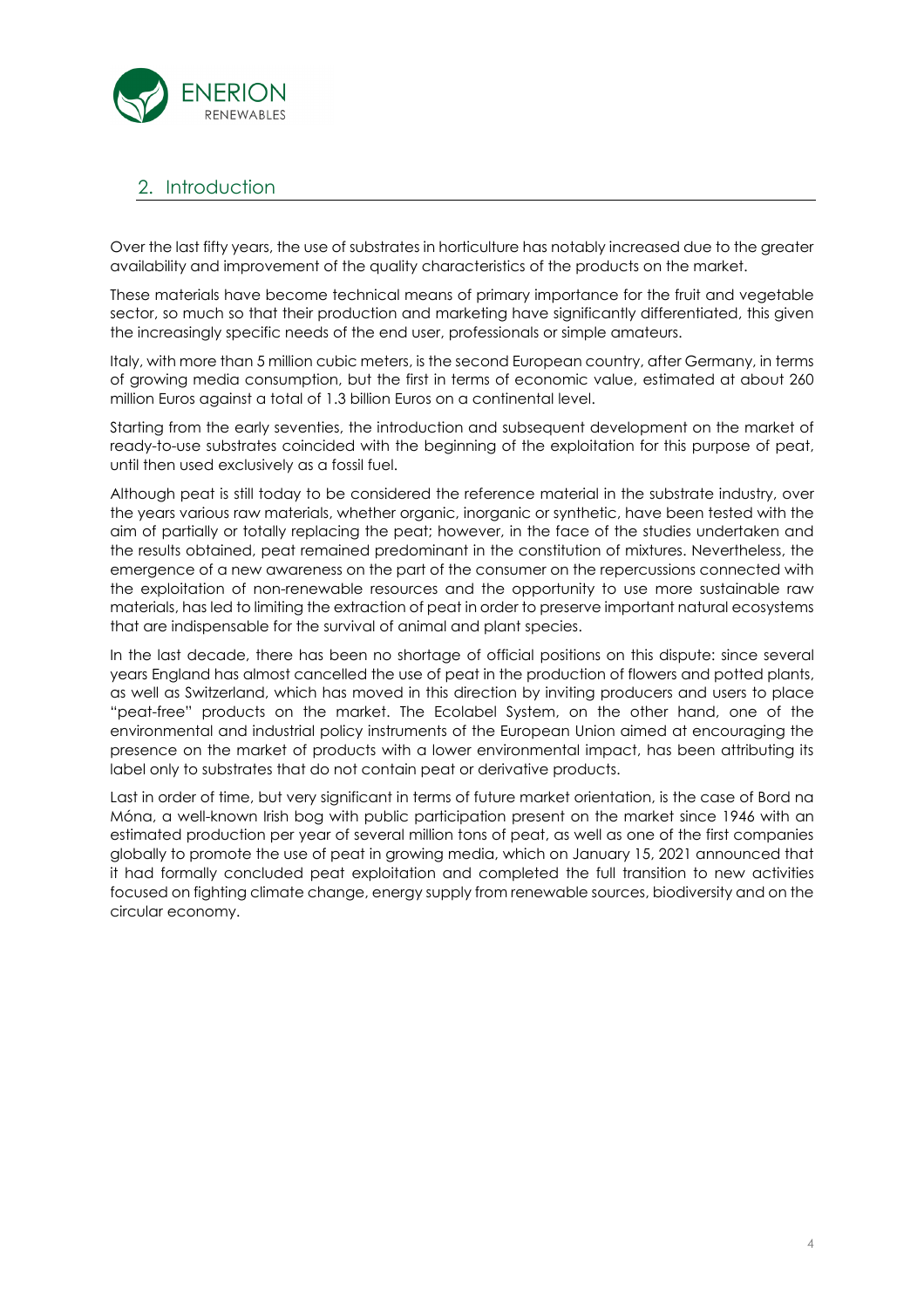

# 3. Carbon footprint of wood fiber

In recent years, consumer awareness has grown remarkably in relation to the ability to influence market logic through a "positive selective pressure" towards products with a lower environmental impact, thus overcoming the concepts underlying international initiatives for the reduction of greenhouse gases such as the Kyoto Protocol or the Emissions Trading System (EU).

In parallel, producers have begun to see in the environmental performance a concrete opportunity to achieve an advantage in a competitive global context towards consumers increasingly oriented towards "green" and "conscious" consumption through products or services with lower emissions.

In this context, the calculation of the carbon footprint (CFP) has established as environmental indicator that quantitatively expresses the effects produced on the climate by the greenhouse gases generated by a person, an organization, an event or from a product (good or service).

The calculation of the product CFP includes the quantification of the emission (and absorption) of climate-altering gases (GHG - greenhouse gases) along its life cycle, hypothetically from the extraction of the raw materials that constitute it up to its final disposal ("from the cradle to the grave").

The CFP represents a subset of data deriving from a Life Cycle Assessment (LCA) study, however limited to the impacts that have an effect on the phenomenon of climate change, therefore easier to communicate and understand by the public. The calculation of CFP is therefore establishing itself as a marketing tool used by manufacturers to demonstrate their commitment to reduce the environmental impact and highlight the sustainability of their products.

The calculation is increasingly accompanied by the reduction (mitigation) of the impact, where mitigation means all those direct actions implemented by the producer to limit the project or process emissions (e.g. renewable energy, energy saving, low impact production factors, good agricultural practices, biochar, process innovations).

It is then always possible to offset the resulting emissions, intended as the financial support to thirdparty projects capable of reducing greenhouse gas emissions in the short or long term.

### 3.1.Product carbon footprint: methodology

The calculation of products carbon footprint is based on the use of internationally recognized official standards and methodologies.

1) ISO 14067:2018

As part of the ISO 14000 family of standards, ISO 14067:2018 specifies the principles, requirements and guidelines for quantifying and communicating the carbon footprint of products (CFP) in accordance with international standards on life cycle analysis (LCA) (ISO 14040:2006 and ISO 14044).

### 2) The Carbon Neutral Protocol

The Carbon Neutral Protocol, developed by The Carbon Neutral Company, is a voluntary tool that allows companies and organizations to define guidelines to develop a reliable program for the reduction and / or neutralization of greenhouse gas emissions generated by their activities and processes, within defined operational and temporal boundaries.

The Carbon Neutral Protocol<sup>1</sup> was used to establish the inventory limits of the carbon footprint of the product, that is define as the activities whose emissions were included in the calculation.

<sup>1</sup> https://carbonneutral.com/pdfs/The\_CarbonNeutral\_Protocol\_Jan\_2021.pdf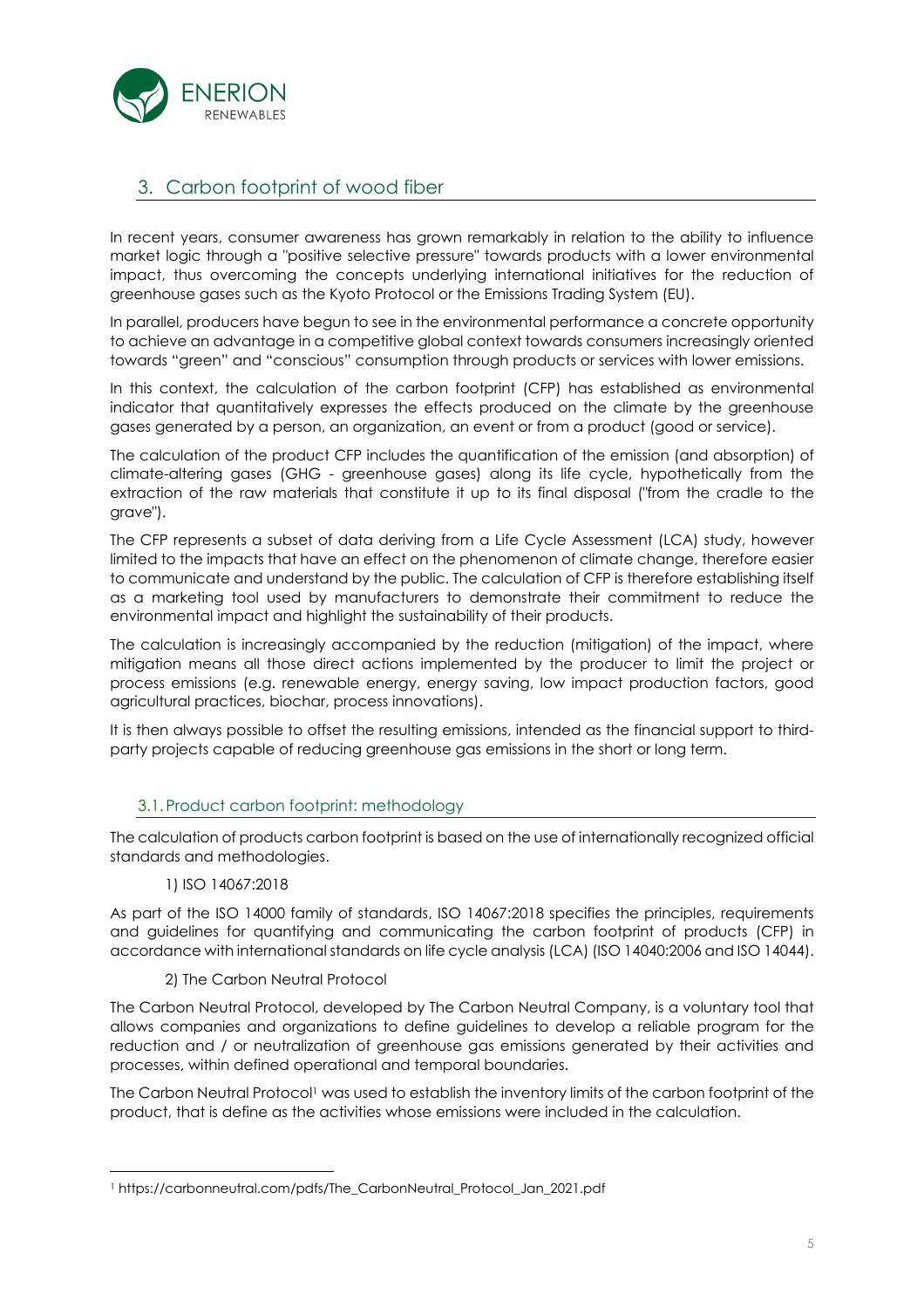

### 3.2. Limits of inventory

### 3.2.1. Functional unit and reference flow

For the purposes of the analysis of the carbon footprint, the functional unit of reference was defined as equal to one (1) ton by weight of wood fiber (product), a measure to which the product carbon footprint is generally related.

The values can then be converted into volume, a measure to which the quantity of a substrate and its components is commonly expressed, by means of the average bulk density of the product.

### 3.2.2. Type of inventory

Quantification of emissions was carried out on the basis of a "cradle to door" perimeter, which includes two phases of the product life cycle: (1) the possible extraction, processing and transport of raw materials, including packaging materials; (2) the production process before the distribution.

### 3.2.3. GHG of inventory

The greenhouse gases (GHGs) considered in this study, which come from both controlled and uncontrolled processes by the company, are listed in the following table.

For these gases, in accordance with the criteria of the Intergovernmental Panel on Climate Change (IPCC) 2, the values of the global warming potential for a period of 100 years were considered, that is the time horizon of their permanence in the atmosphere.

Other gases such as hydrofluorocarbons, fluorocarbons or sulfur hexafluorides were not considered as they are unrelated to the process.

| <b>GHG</b>     | Formula          | <b>Applicability</b>                                        |
|----------------|------------------|-------------------------------------------------------------|
| Carbon dioxide | CO <sub>2</sub>  | Yes (Combustion of hydrocarbons, biogenic emissions, leaks) |
| Methane        | CH4              | Yes (Combustion of hydrocarbons, leaks)                     |
| Nitrous oxide  | N <sub>2</sub> O | Yes (Combustion of hydrocarbons, leaks)                     |

For the purposes of the calculation, the global warming potentials defined according to AR5 and published by the IPCC in 2013<sup>3</sup> were used.

### 3.2.4. Limits of inventory

In accordance with the Carbon Neutral Protocol and with the limits of products inventory, the following emission sources were taken into consideration:

<sup>2</sup> https://www.ipcc.ch

<sup>3</sup> https://www.ipcc.ch/site/assets/uploads/2018/02/WG1AR5\_all\_final.pdf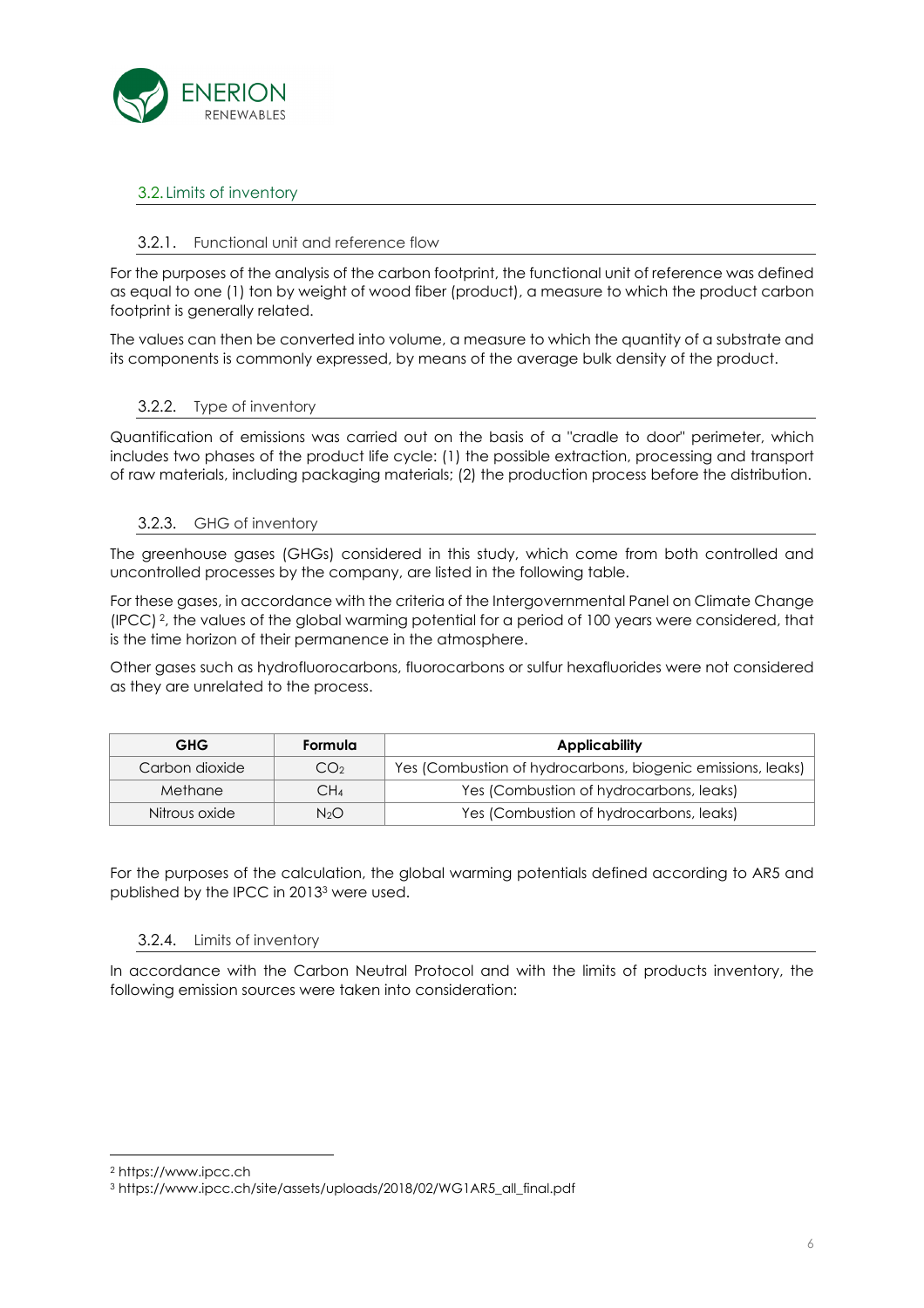

| Category                                       | <b>Emission sources</b>                                                                                | <b>Carbon Neutral</b><br>Protocol criteria | <b>Used criteria</b> |
|------------------------------------------------|--------------------------------------------------------------------------------------------------------|--------------------------------------------|----------------------|
| Extraction, processing<br>and transport of raw | Cradle-to-grave or<br>cradle-to-<br>customer emissions of raw materials<br>and other production inputs | Requested                                  | Considered           |
| materials, including<br>packaging materials    | Transportation of raw materials and<br>other production inputs                                         | Requested                                  | Considered           |
| Production, packaging                          | Direct emissions due to the use of<br>fossil fuels in situ and fugitive<br>emissions                   | Requested                                  | Considered           |
| and storage of<br>products                     | Electricity consumption in situ                                                                        | Requested                                  | Considered           |
|                                                | Emissions from waste disposal or<br>process wastewater                                                 | Requested                                  | Not-Considered       |

### 3.2.5. Product life cycle

The UNI EN ISO 14067:2018 standard indicates, as part of the life cycle of a product, five different phases, starting from the extraction process of raw materials up to its disposal.

Based on the life cycle of the product and the limits of its inventory, the following figure illustrates the flow diagram of the process, including the main phases of the life cycle and specifying the contribution of the main raw materials, as well as transport.

The following diagram summarizes the phases and processes at the base of the analysis, which, as illustrated, only considers the emissions produced from the "cradle-to-door".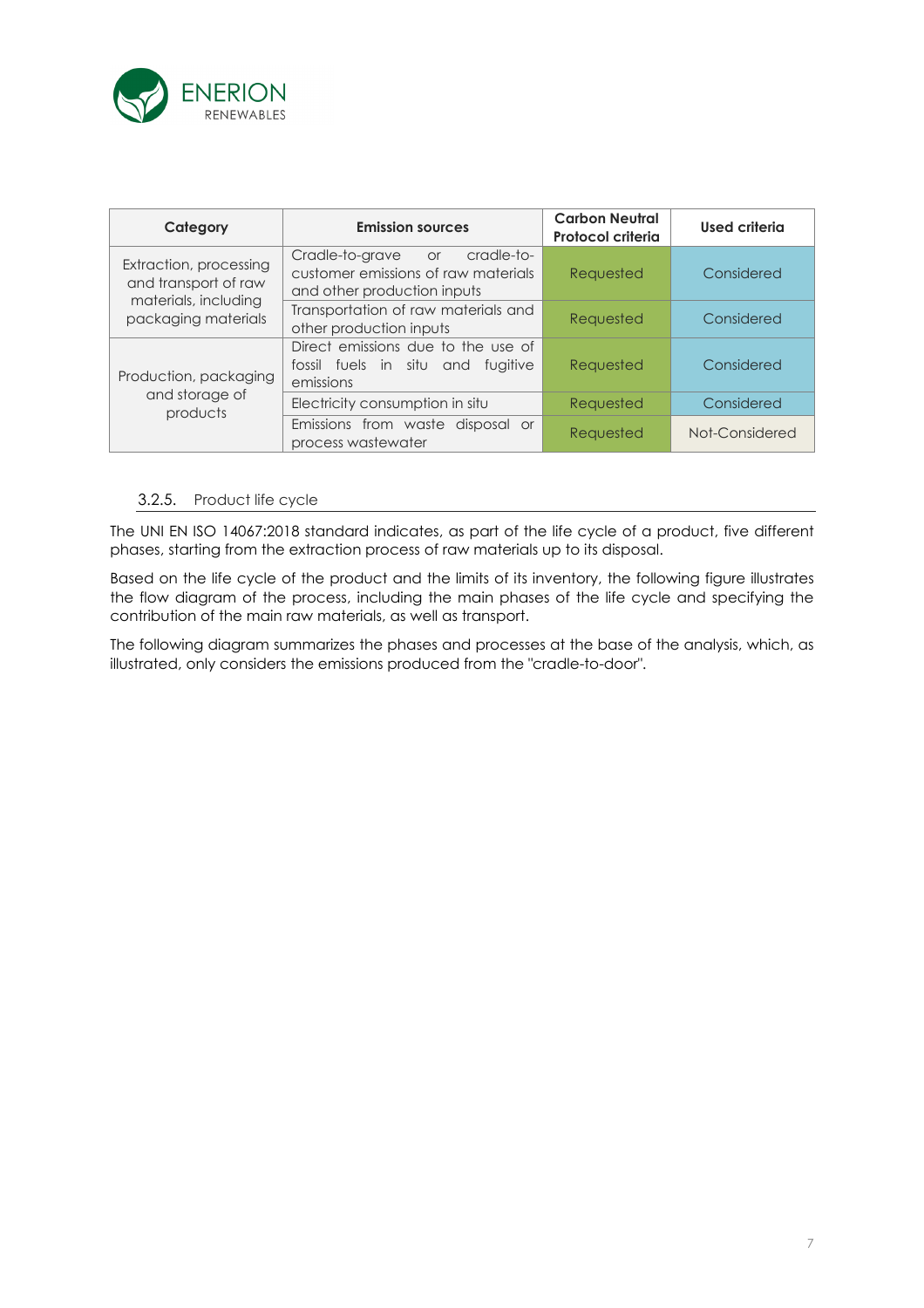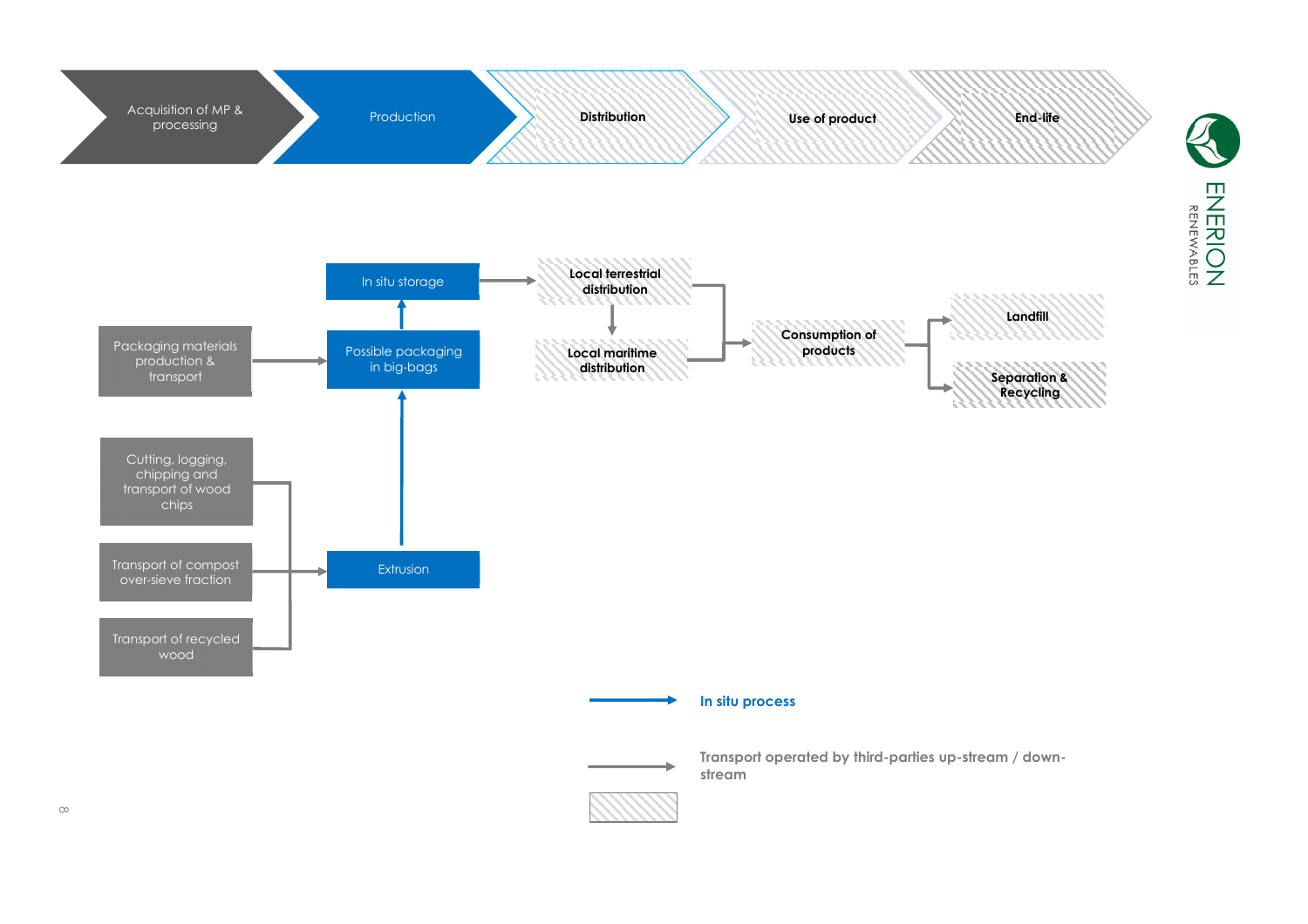

### 3.3.Inventory data

Inventory data includes primary, secondary data and emission factors.

**Primary data** is derived from specific product lifecycle processes and includes direct measurements, such as data recorded within the company's producing or purchasing area (amount of energy and fuel, volume of raw materials, ...).

Secondary data, unlike the primary, does not come directly from specific processes of the product life cycle, but from external sources (databases, trade associations, ...) or other process / activity; they can be adapted to the process or used as they are.

The **emission factors (FE)** are secondary data that represent the emission referred to the unit of activity of the source, expressed for example as the quantity of pollutant emitted per unit of product, or as the quantity of pollutant emitted per unit of fuel consumed.

The choice of emission factors is a fundamental and particularly critical aspect of the analysis.

Emission factors can include one or more greenhouse gases (expressed as units of carbon dioxide equivalent - CO<sub>2</sub>e), as well as one or more life cycle processes of a product.

In this case, the emission factors were taken from the BASE CARBONE database (basecarbone.fr), from the GHG Protocol (ghgprotocol.org) and from DEFRA (Department for Environment Food & Rural Affairs of United Kingdom), most of which derive from the IPCC.

Only emissions above 1% of the total were considered relevant for the analysis.

The following table shows the different emission sources used for the calculation of the carbon footprint, along with their bibliographic reference.

| <b>Emission source</b>                        | M.U.                                  | Value  | Reference                                                                                  |
|-----------------------------------------------|---------------------------------------|--------|--------------------------------------------------------------------------------------------|
| Virgin wood                                   | $kgCO2e+1$                            | 312.61 | DEFRA. Greenhouse gas reporting: conversion<br>factors 2020                                |
| Waste wood                                    | $kgCO2e+1$                            | 38.54  | DEFRA. Greenhouse gas reporting: conversion<br>factors 2020                                |
| Diesel (mobile<br>sources)                    | kgCO <sub>2</sub> e <sup>1</sup>      | 2.688  | DEFRA. Greenhouse gas reporting: conversion<br>factors 2020                                |
| <b>Biodiesel</b>                              | kgCO <sub>2</sub> e <sup>1</sup>      | 0.166  | DEFRA. Greenhouse gas reporting: conversion<br>factors 2020                                |
| Electricity from the<br>Italian national grid | kgCO <sub>2</sub> e kWh <sup>-1</sup> | 0.276  | ISPRA. Fattori di emissione 2020                                                           |
| Land transport                                | $kqCO2e$ tkm $^{-1}$                  | 0.227  | World Resources Institute (2015). GHG Protocol<br>tool for mobile combustion. Version 2.6. |
| Polyethylene (PE)                             | $kqCO2e+1$                            | 2.090  | Base Carbone V5.8. Plastique (PEBD)                                                        |

### 3.4. Calculation principles

The following equations illustrate how the amount of  $CO<sub>2</sub>e$  per input, output or process was calculated based on process data, emission factors and GWP (Global Warming Potential).

Two cases were considered:

(1) Starting from process data

When process data was collected, the basic equation for calculating CO<sub>2</sub>e for an input, output or process was: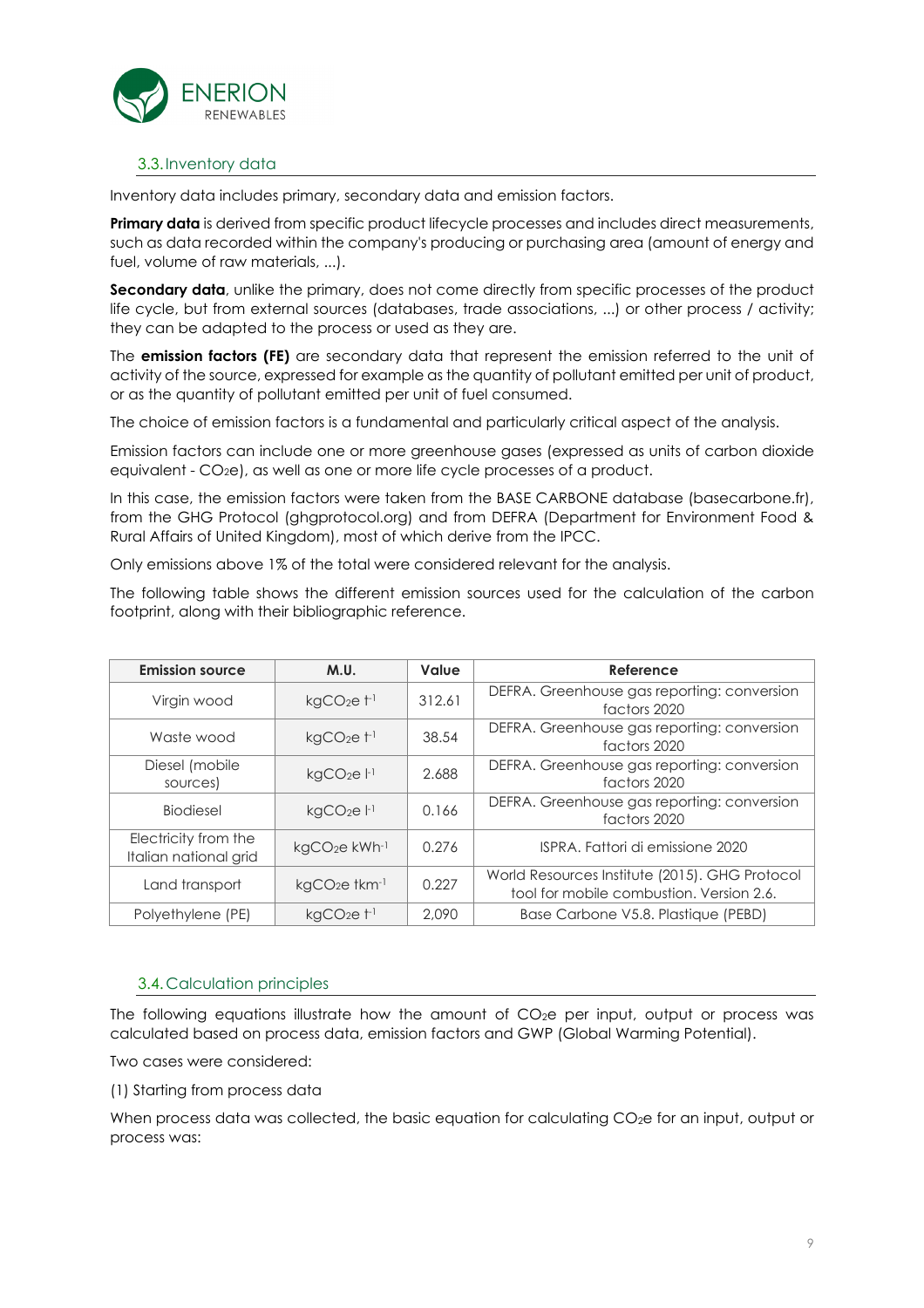

### kg CO*2*e = Process data **x** Emission factor **x** GWP *Unit of measure: unit x kg GHG/unit x kgCO2e/kg GHG*

(2) Starting from direct emissions:

When direct emissions data were collected, not requiring emission factors, the basic equation to calculate the inventory results for an input, output or process was:

kg CO2e = Direct emissions **x** GWP

*Unit of measure: kg GHG x kgCO2e/kg GHG* 

### 3.5.Wood fiber emissions

The wood fiber emission factor was calculated on the basis of primary data collected at Fibra di Legno S.r.l., as well as the emission factors reported in the previous paragraph 3.3. The following table explains the individual sources of GHG and their impact in terms of  $CO<sub>2</sub>e$ 

emissions, as well as the percentage contribution of the same to the total carbon footprint.

| <b>Source of GHG</b>                         | EF                                          | tCO <sub>2</sub> e | $\%$  |
|----------------------------------------------|---------------------------------------------|--------------------|-------|
| Virgin wood                                  | 312.61 kgCO <sub>2</sub> e t <sup>-1</sup>  | 119.56             | 59.87 |
| Recycled compost over-sieve fraction<br>wood | 38.54 kgCO <sub>2</sub> e t-1               | 19.37              | 9.70  |
| Big-bags (Polypropylene)                     | $2,090$ kgCO <sub>2</sub> e $t^{-1}$        | 0.13               | 0.07  |
| Transport (Wood & big-bags)                  | $0.227$ kgCO <sub>2</sub> e tkm-1           | 6.27               | 3.14  |
| <b>Diesel</b>                                | 2.688 kgCO <sub>2</sub> e l <sup>-1</sup>   | 4.62               | 2.31  |
| Biodiesel <sup>4</sup>                       | $0.166$ kgCO <sub>2</sub> e $ ^{-1}$        | 0.01               | 0.01  |
| Electricity from the grid                    | 0.276 kgCO <sub>2</sub> e kWh <sup>-1</sup> | 49.73              | 24.90 |

| TOIAL (tCO <sub>2</sub> e) | 199.70 |
|----------------------------|--------|
| Total production (t)       | 1.060  |
| EF ( $kgCO2e t-1$ )        | 188.39 |

The **wood fiber emission factor**, calculated on the basis of the collected inventory data, is equal to  $188.39 \text{ kgCO}_2$ e t $\cdot$ l.

The analysis of the footprint highlights the dependence of the data on the type of wood used for the production of the fiber (in this case a 1:1 mix of virgin wood chips and recycled wood), being the emission factor of virgin wood by an order of magnitude greater than recycled wood.

In this regard it was possible to produce a projection of the hypothetical emission factor considering only the first or second. In the first case, the EF calculated on the same primary data would be equal to **319.92 kgCO2e t-1**, in the second **88.28 kgCO2e t-1** .

<sup>4</sup> With the European standard EN 590, the possibility of adding a part of biodiesel up to a maximum of 7% to the diesel fuel has been introduced. Biodiesel, or more properly FAME (Fatty Acid Methyl Esters), is a mixture of esters obtained through a trans-esterification process of fatty acids of vegetable origin with methyl alcohol. In 2019, the average percentage of biodiesel in diesel was 4.5%.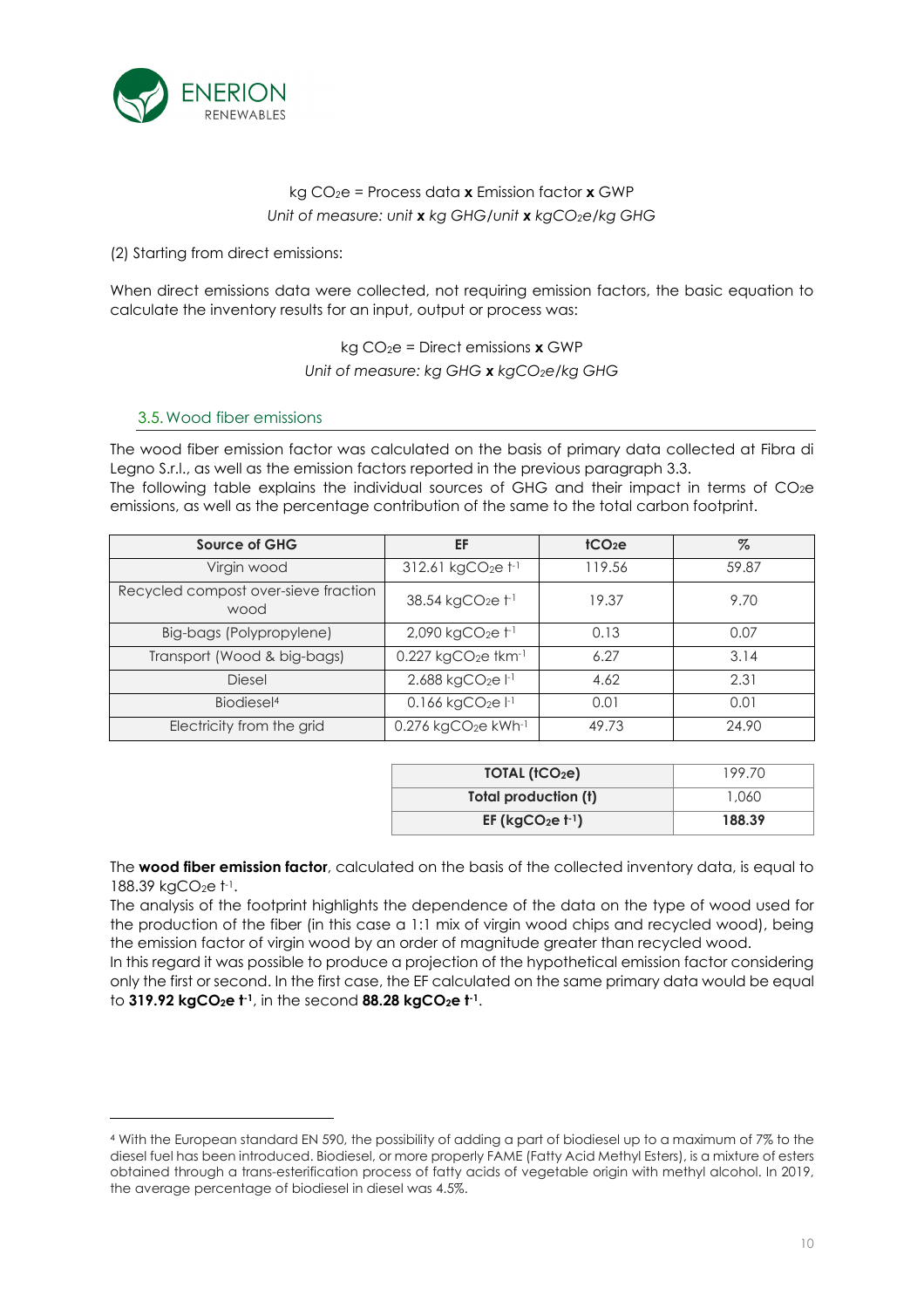

# 4. Carbon footprint of the other main organic raw materials

### 4.1.Peat emission factor

The peat emission factor was derived from a 2010 Dutch study<sup>5</sup> based on the 2006 IPCC<sup>6</sup> guidelines which describe a method for calculating emissions from the various phases of the supply chain of peat used in the horticultural sector.

The production cycle consists of three phases:

(1) **Preparation** - The peatlands are drained by excavating drainage channels that allow the lowering of the water table and consequently the extraction of the material (after eliminating the topsoil - trees, shrubs, sphagnum trees, etc.); in this phase the emissions mainly consist of  $CO<sub>2</sub>$ released following the removal of the organic matter and the mineralization of a part of the organic fraction of the peat. The standard value of the duration of the drainage phase is five (5) years; the emissions of the preparation phase are spread over thirty-five (35) years, the average time of exploitation of the peat bogs.

(2) **Extraction** - The peat is excavated and dried in blocks in the sun; carbon dioxide and nitrous oxide are released by the decomposition of part of the organic matter.

(3) **Subsequent uses** - The "exhausted" peatlands are used for other at the end of the extraction phase, thus remaining drained, with consequent greenhouse gas emissions.

The following table summarizes the CO<sub>2</sub>e emissions per unit weight (kgCO<sub>2</sub>e  $t$ <sup>1</sup>) of the phases / components of the peat production cycle (including road transport to destination for a distance of 1,600 km), as determined by the bibliographic study taken as reference.

| Phases / components               | M.U.                             | EF      | $\%$  |
|-----------------------------------|----------------------------------|---------|-------|
| Preparation                       | kgCO <sub>2</sub> e <sub>1</sub> | 3.4     | 0.28  |
| Extraction                        | $kgCO2e+1$                       | 66.0    | 5.47  |
| Fuel consumption (extraction)     | kgCO <sub>2</sub> e <sub>1</sub> | 58.1    | 4.81  |
| Carbon decomposition (off-site)   | kgCO <sub>2</sub> e <sub>1</sub> | 935.0   | 77.43 |
| Nitrogen decomposition (off-site) | kgCO <sub>2</sub> e <sub>1</sub> | 123.6   | 10.24 |
| Transport                         | $kgCO2e+1$                       | 21.5    | 1.78  |
| Total                             | $kqCO2e+1$                       | 1,207.6 | 100   |

The study returns EF equal to **1,208 kgCO2e t-1**.

### 4.2. Coconut fiber (coir) emission factor

The emission factor of coconut fiber was taken from a 2009 French study conducted by the Centre Technique Interprofessionnel des Fruits et Légumes – CTIFL<sup>7</sup> applying Bilan Carbone developed by ADEME (Agence de l'environnement et de la maîtrise de l'énergie) with the aim of determining GHG emissions related to the production of coconut fiber in South Asia and its transport (by ship and by land) to its destination in Europe, as well as at the end of life.

<sup>5</sup> Blonk H., Kool A., Luske B., Ponsioen T., Scholten J., 2010. Methodology for assessing carbon footprints of horticultural products – A study of methodological issues and solutions for the development of the Dutch carbon footprint protocol for horticultural products, Blonk Milieu Advies BV, NL.

<sup>6</sup> 2006 IPCC Guidelines for National Greenhouse Gas Inventories, Chapter 7, Wetlands

<sup>7</sup> Grasselly D., Hamm F., Quaranta G., Vitrou J., 2009. Empreinte carbone des substrats à base de fibres de coco, Infos-Ctifl, Paris, F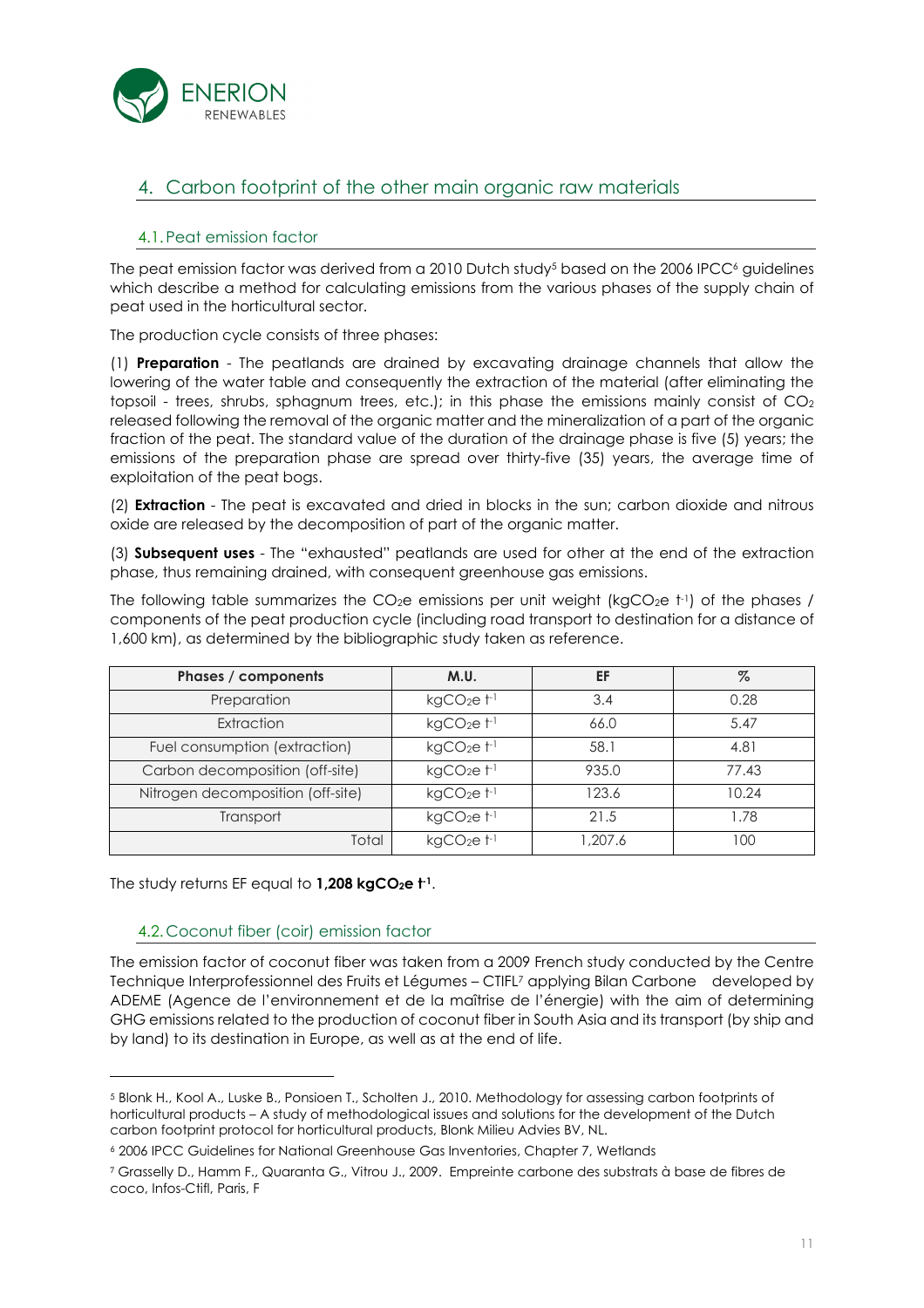

The calculation gives EF equal to **361 kgCO2e t-1**.

The impacts of production cycle phases (including road transport from the port of arrival to the destination for a distance of 165 km) are shown in the following table.

| <b>Production cycle phases</b> | $%$ GHG |
|--------------------------------|---------|
| Naval transport                | 35.2    |
| Packaging                      | 25.6    |
| Pressing                       | 12.7    |
| Plant                          | 8.2     |
| Infrastructure                 | 5.1     |
| Road transport in South Asia   | 5.1     |
| Road transport in Europe       | 2.8     |
| Palettization                  | 2.5     |
| End-life                       | 0.1     |

### 4.3. Compost emission factor

In consideration of the heterogeneity of composting processes and incoming materials (wastes), past studies have demonstrated the variability of the carbon footprint value of compost.

In general terms, during the composting process, the microbial activity underlying the bio-oxidative reactions of organic matter generates CH4 and N2O which contribute to the net GHG emissions associated with the production of compost. The amount of these "**leaks**" depends on various factors, including the type of waste, the process typology (e.g. turning frequency), the shape, temperature and humidity of the pile, as well as the amount of oxygen.

For the purpose of quantifying these emissions, the United Nations under the Clean Development Mechanism (CDM) <sup>8</sup> has proposed a methodology that defines, in the absence of direct measurements, a predefined emission value for methane (CH4) and nitrous oxide (N2O) on the total production of compost. The method also establishes the "non-accounting" of emissions due to the presence of wastewater in the event of recirculation of such effluents as part of the composting process.

In the present case, two distinct values were taken into consideration by virtue of the aforementioned product heterogeneity.

For green compost the value was taken directly from the database "Greenhouse gas reporting: conversion factors 2020" published by DEFRA (UK Department for Environment, Food & Rural Affairs)<sup>9</sup> which attributes the emission of **113 kgCO2e t-1**, moreover in line with what was directly measured by Enerion Renewables in similar studies conducted on the same materials which returned values between 115 and 170 kgCO $_2$ e t $\cdot$ 1.

For other types of compost, such as those containing sludge, a study conducted by an Italian manufacturer (Progeva S.r.l.) and co-financed as part of a public project launched in 2013 by the Ministry of the Environment and the Protection of the Territory and the Sea returns EF of **484 kgCO2e t -1** .

<sup>8</sup> United Nation, Framework Convention on Climate Change, 2017. Clean Development Mechanism Methodological Tool 13: Project and leakage emissions from composting, Version 2.0

<sup>9</sup> https://www.gov.uk/government/publications/greenhouse-gas-reporting-conversion-factors-2020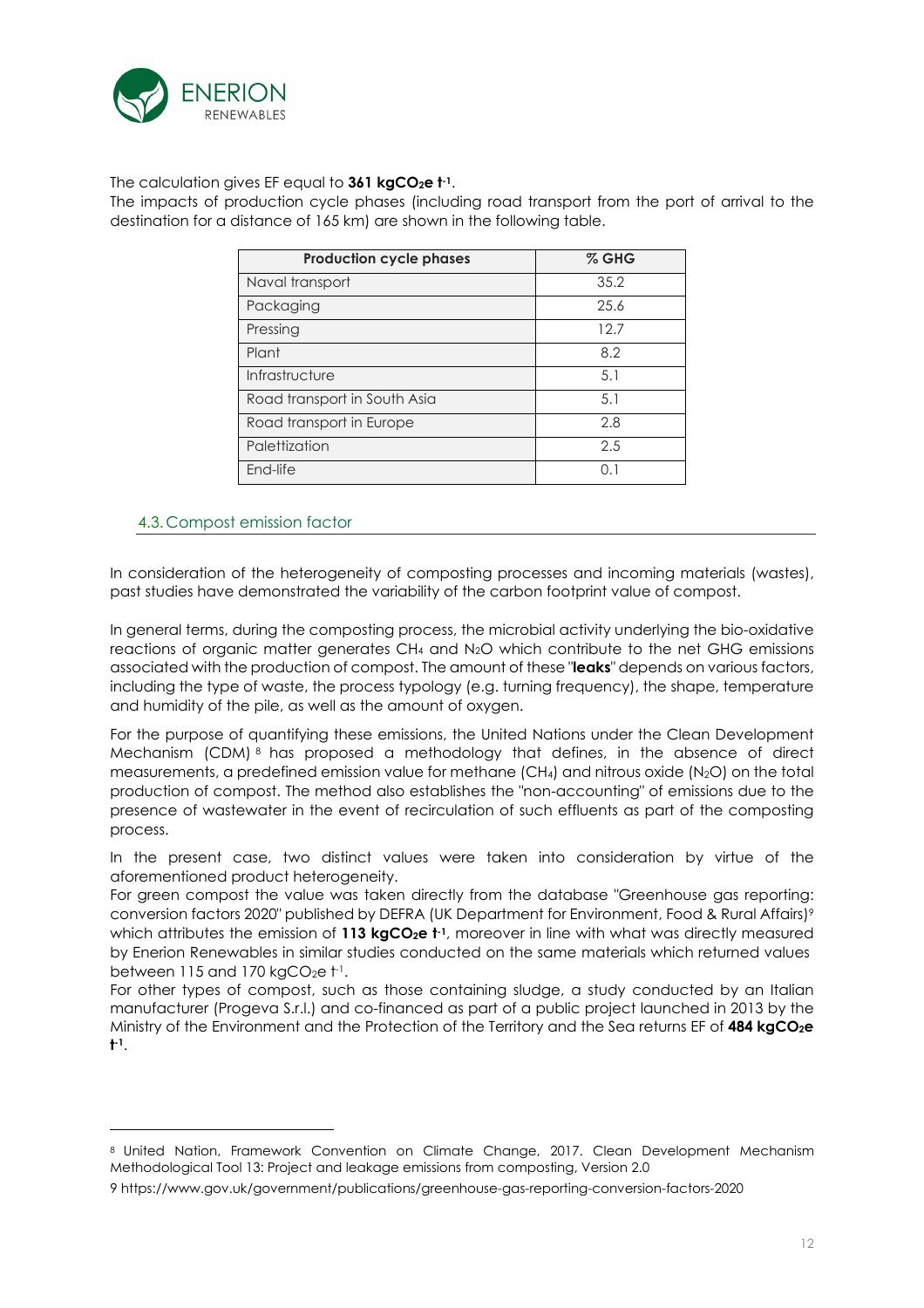

# 5. Wood fiber and other main organic materials water footprint

### 5.1.Product water footprint

The product water footprint represents the potential environmental impact resulting from the use of fresh water and considers the water directly consumed and polluted for the production of a good.

The global calculation of the water footprint consists of two indicators:

**Direct Water Scarcity Footprint:** is the measure of the potential water scarcity due to the direct consumption of fresh water (surface and / or underground water) during the process that doesn't return downstream to the same collection point or returns there at different times.

**Non-Comprehensive Direct Water Degradation Footprint**: represents the volume of polluted water quantified as the volume of water needed to dilute the pollutants so that the water quality remains above the defined quality standards (legal and / or ecotoxicological).

The use of these two indicators allows to investigate how the product (in this case a material that constitute a growing media) affects the degradation of water resources both from a quantitative and qualitative point of view.

The main standard taken as a reference is the **UNI EN ISO 14046: 2016** and the impacts are assessed on the basis of the methodologies proposed by the WULCA (**Working Group on Water Use LCA**) and the **Water Footprint Network**.

The results, in cubic meters of fresh water, is referred to one ton of product.

The calculation of the water footprint consists of the following factors:

- (1) Blue water (or water footprint) of each raw material (constituting the product), corresponding to the volume of surface or ground water taken from water bodies and used in its production process, which does not return to the same point from which it was taken, or comes back but at different times
- (2) Grey water (or water footprint) of each raw material (constituting the product), corresponding to the volume of water that allows any contamination of the water body due to be brought under the legislative or eco-toxicological limits applicable to the production area
- (3) Blue water (or water footprint) of the process, corresponding to the volume of surface or ground water taken from water bodies and used in the production process, which does not return to the same point from which it was taken, or returns there but at different times
- (4) Grey production water (or water footprint) of the process, corresponding to the volume of water that allows any contamination of the water body due to pollutants used in the industrial process to be brought under the legislative or eco-toxicological limits applicable to the production area.

### 5.2. Calculation of wood fiber water footprint

The wood fiber water footprint is aimed at quantifying the volume of fresh water used directly and indirectly during production.

All values have been extrapolated from company documents (Fibra di Legno S.r.l.).

The blue component of the water footprint is calculated using the formula:

 $WF_{row \text{ mat, blue}} =$  abstracted water volume – effluent (discharged) water volume

The methodology used for the calculation of grey component allows to estimate the pollution load, in the case of a point source (in other words, when the pollutants are released directly into a water body in the form of wastewater disposal), by measuring the volume of the effluent and the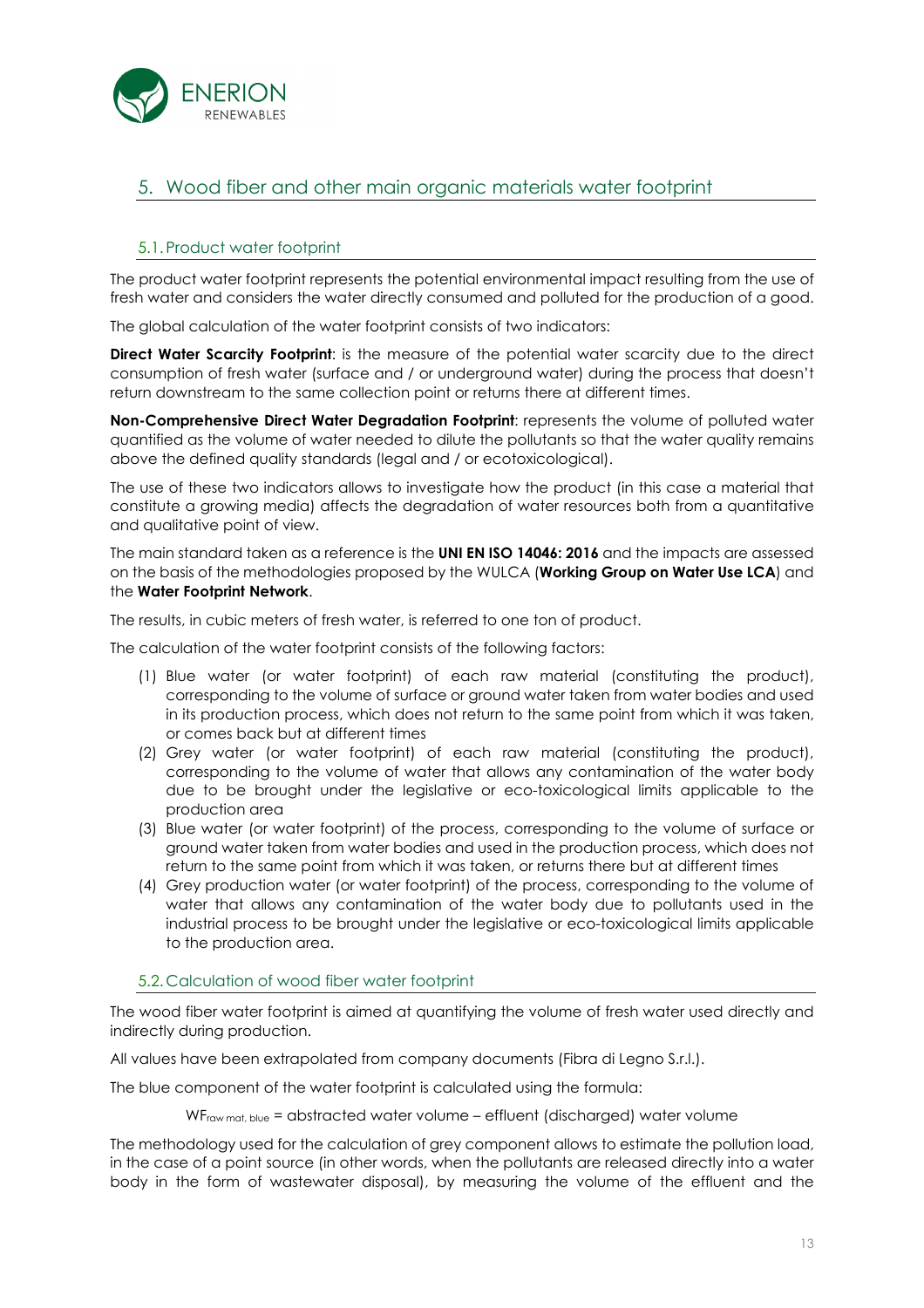

concentration of a dissolved substances.

The grey component of the water footprint is calculated using the formula:

$$
WF_{\text{raw mat, grey}} = \frac{L}{(C_{\text{max}} - C_{\text{nat}})} = \frac{(Effl \times C_{\text{effl}} - Abstr \times C_{\text{act}})}{(C_{\text{max}} - C_{\text{nat}})}
$$

where:

- o WF<sub>raw mat, grey</sub> is the grey component of the water footprint of each constituent material
- o L is the polluting load
- $\circ$  c<sub>max</sub> is the maximum concentration of the pollutant in the receiving water body fixed by law
- o cnat is the natural concentration of the pollutant in the receiving water body
- o *Effl* is the volume of effluent (discharged) water per unit of time
- o ceffl is the concentration of the pollutant in mass per volume
- o *Abstr* is the volume of abstracted water per unit of time
- $\circ$   $\circ$   $\circ$  c<sub>act</sub> is the actual concentration of the pollutant in the abstracted water in mass per volume

The grey component of the product water footprint is always calculated on the major contaminant, as it is clear that the resulting volume of water will be able to bring all other pollutants under the legislative or eco-toxicological limits.

c<sub>max</sub> is taken from the Italian national legislation (Legislative Decree 152/2006, Table 3, Annex 5, third part).

c<sub>nat</sub> and c<sub>act</sub> are assumed to be zero from a conservative point of view.

| Data                                                   | Value | M.U.           |
|--------------------------------------------------------|-------|----------------|
| Total abstracted water                                 | 140   | m <sup>3</sup> |
| Total effluent water                                   |       | m <sup>3</sup> |
| Wood fiber total production (volume UNI EN 12580:2014) | 9,860 | m <sup>3</sup> |
| Wood fiber total production (tons)                     | 1,060 |                |
| Total blue water                                       | 140   | $m3$ yr-1      |
| Total blue water per unit of volume                    | 14    | $m-3$          |
| Total blue water per un it of mass                     | 132   | $+1$           |

The absence of effluent water makes the grey component of the footprint null.

The water footprint of wood fiber is equal to **0.132 m3H2O ton-1** (**0.014 m3H2O m-3**, if considered an average bulk density of 0.108 t m-3).

### 5.3.Peat water footprint

Due to the impossibility of obtaining data relating to the production and transformation process, the water footprint values of the peat have been taken from the bibliography, which by virtue of the innovative nature of the measure are to be referred to studies still in progress, mostly preliminary and subject to partial revision.

In particular, a first study conducted at the University of Groningen (NL) was used as a reference for peat, presented during the "Symposium International Peatland Society 50 years" in September 2018<sup>10</sup> .

<sup>10</sup> Gerbens-Leenes W., Schilstra A. J., 2018. The water footprint of peat from tropical and boreal locations, Book of Abstracts Symposium International Peatlands Society 50 years.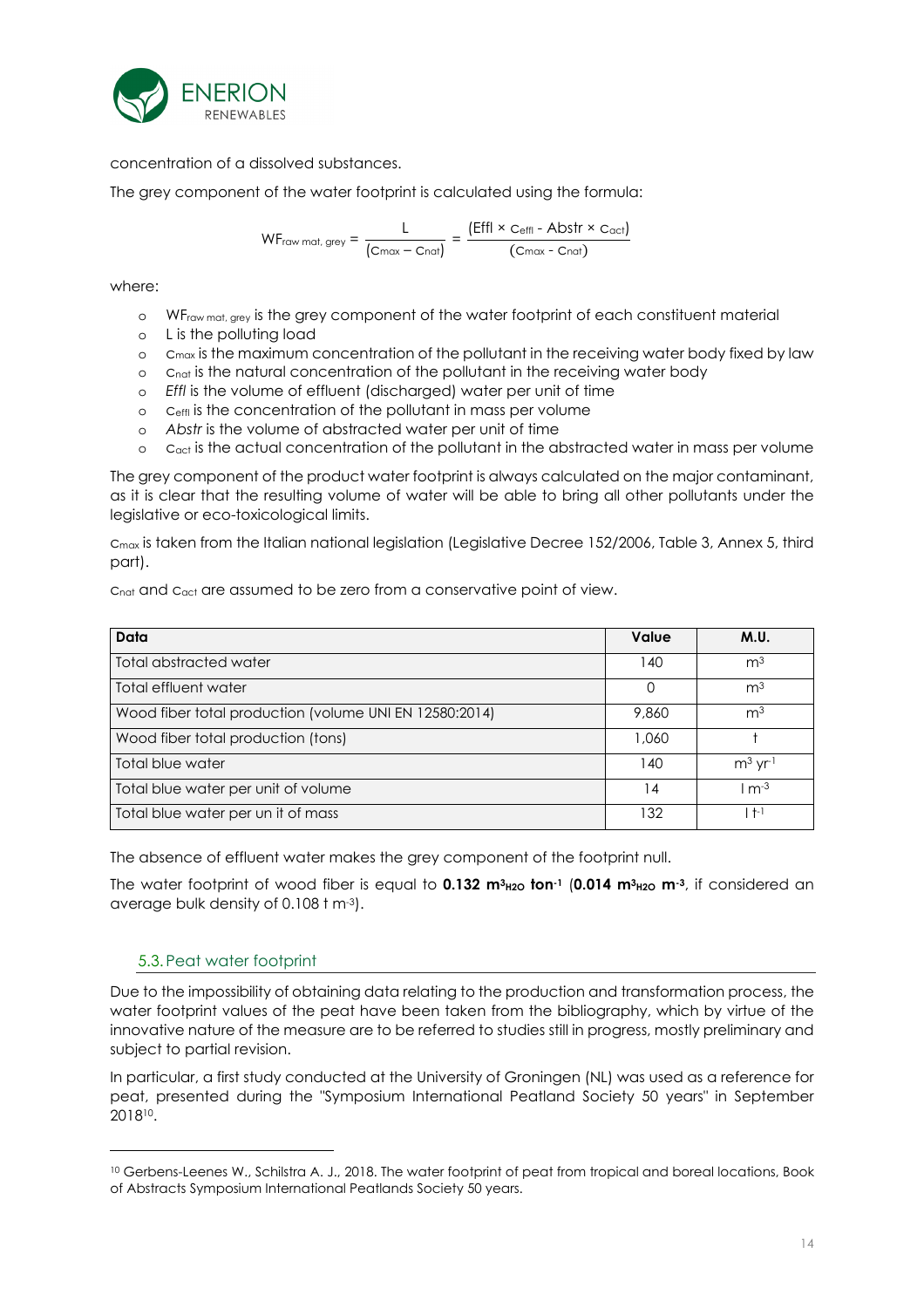

In this case, the water footprint of peat has been defined as equal to 15,000 m<sup>3</sup>  $_{\rm H2O}$  t<sup>1</sup>d.m., which, considering the average humidity (40% v v<sup>-1</sup>), returns a value of **9,000 m<sup>3</sup>H2O**  $t$ <sup>1</sup> (equivalent to 1,620  $m<sup>3</sup>_{H2O} m<sup>-3</sup>_{PEAI}$ , if considered an average bulk density of 0.18 t m<sup>-3</sup>).

### 5.4. Coconut fiber (coir) water footprint

Due to the impossibility of obtaining data relating to the production and transformation process, the water footprint values of the coconut fiber were obtained from the bibliography, which by virtue of the innovative nature of the measure are to be referred to studies still in progress, mostly preliminary, and subject to partial revision.

For coconut fiber, the data was derived from a 2011 Dutch study conducted at the University of Twente<sup>11</sup> .

The average global water footprint of coconut fiber (Coconut - coir - fiber, processed) is defined as equal to **2,449 m3 t**+1 (equivalent to 857 m3<sub>H2O</sub> m-3<sub>COIR</sub>, if considered an average bulk density of 0.35 t m-3).

### 5.5. Compost water footprint

In consideration of the heterogeneity of the composting processes, as well as of the starting raw materials, past studies have shown a certain variability in the water footprint value of compost. This aspect is almost always related to the different management of the percolation wastewater in the plant, which in some cases are collected and totally reused for the humidification of compost while in others they are removed as waste (landfill leachate) with consequent aggravation of the volume of polluted water (i.e. the volume of water necessary to dilute the pollutants so that the quality remains above the defined legal and / or ecotoxicological standards).

The water footprint of the compost can therefore vary from very low values of the order of a **few hundred liters of water per ton up to higher values**, however moderate, **of a few tens of cubic meters of water**.

<sup>11</sup> Mekonnen M.M., Hoekstra A.Y., 2011. The green, blue and grey water footprint of crops and derived crop products, Hydrol. Earth Syst. Sci., 15, 1577-1600.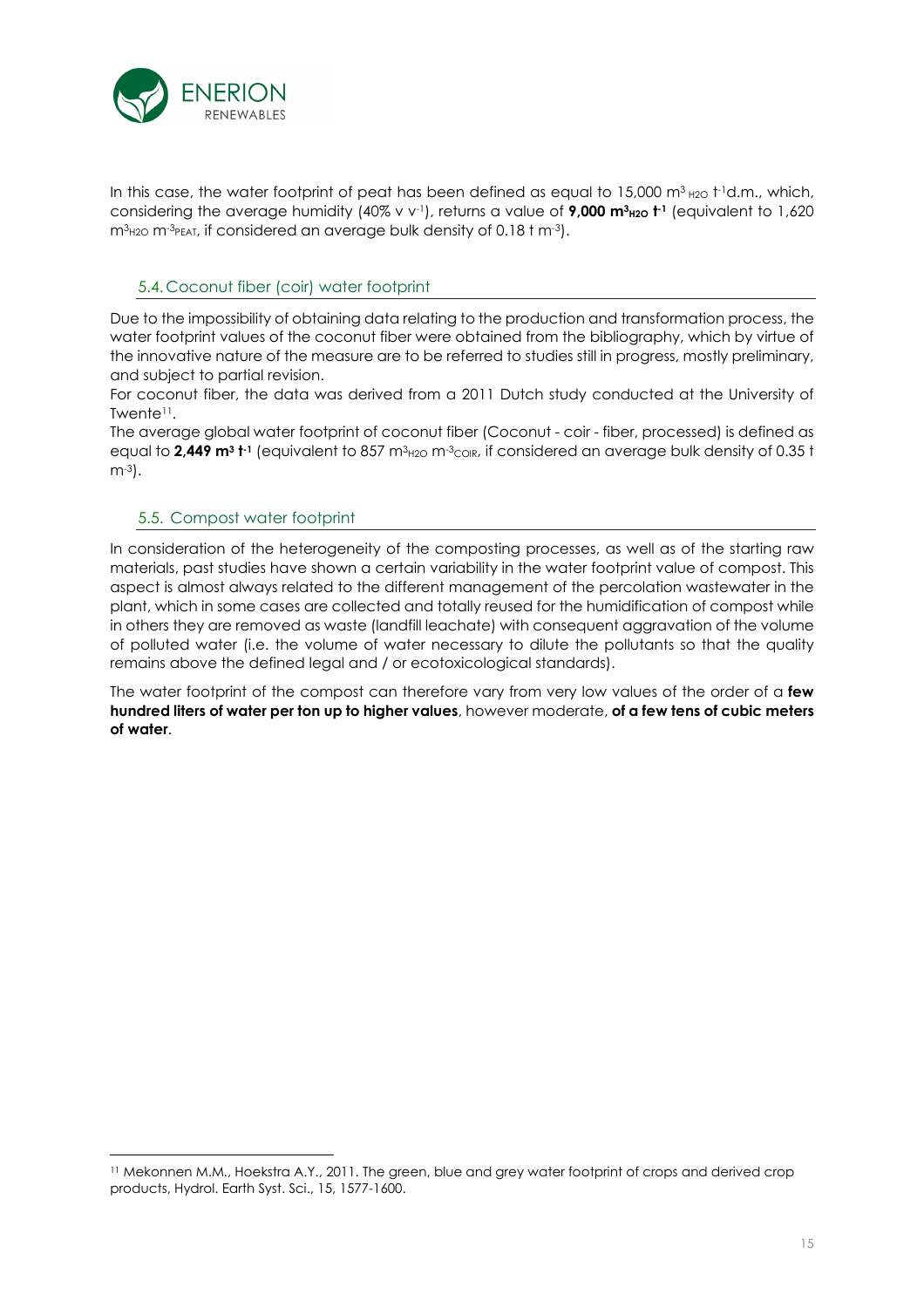

# 6. Analysis of results

The last few years have marked the spread of the innovative concept of circular bioeconomy which integrates the concept of bioeconomy into the classic definition of circular economy.

In the linear economy, the life cycle of products starts from the extraction of raw materials, continues with production and consumption, and then ends with the disposal of waste and the products that have become waste. The circular economy, on the other hand, is based on extending the life of products, on the use of raw materials according to usage rates compatible with their degree of regeneration and their reuse.



UNEP (United Nations Environment Program) defines the circular economy as "an economy that balances economic development with the protection of the environment and resources, emphasizes the more efficient use and recycling of resources, aims to low energy consumption, low emission of pollutants and high efficiency, involves the application of Cleaner Production and the development of Eco-Industrial Park for the development of industry, agriculture and urban areas" (UNEP, 2006). In other words, the circular economy is based on less dependence on non-renewable energies and fossil-based products, characterized by a high environmental footprint, taking into due consideration the three pillars of sustainability, 1) environmental quality, 2) economic prosperity and 3) social equity.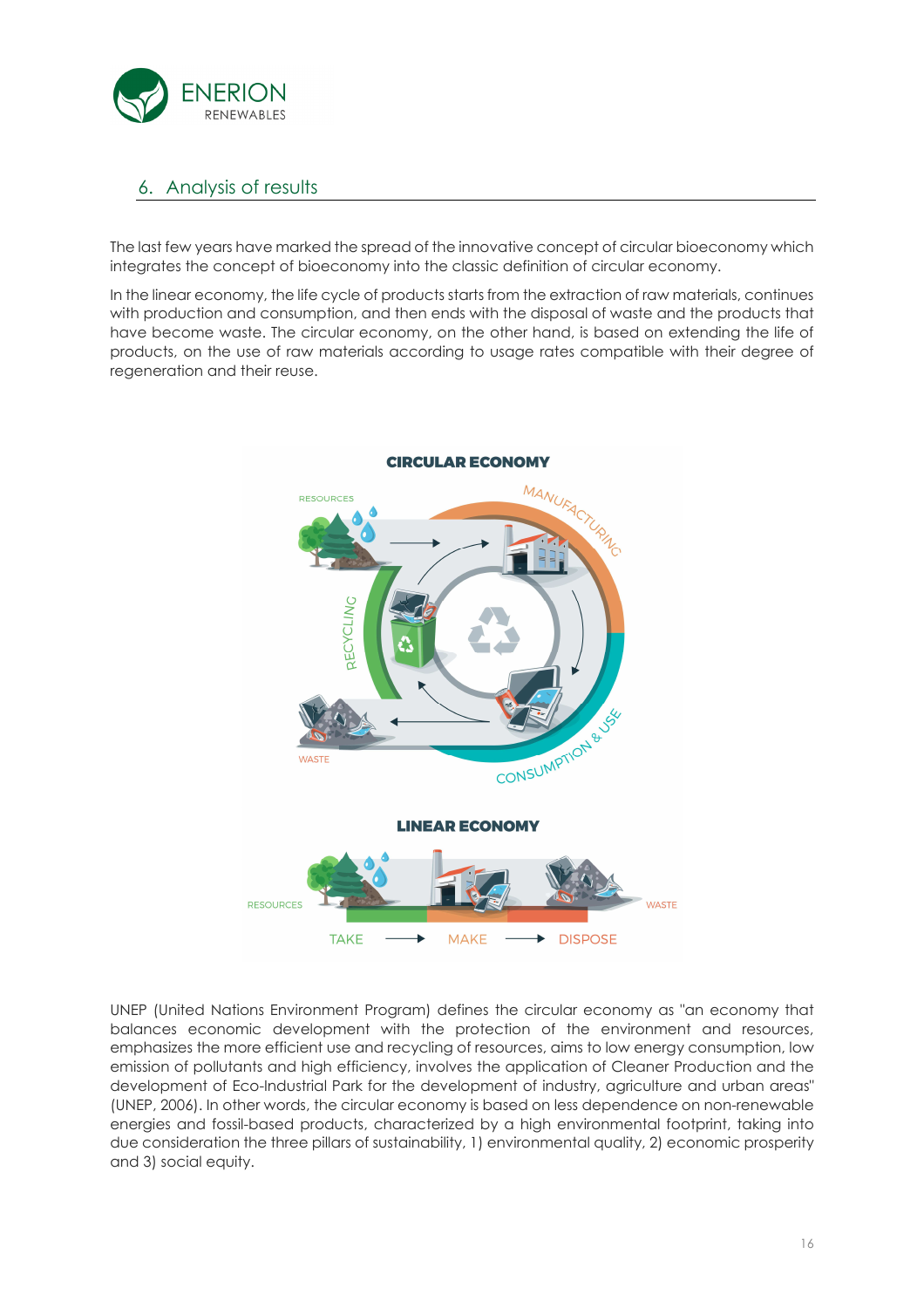



At the political level, the European Commission, in line with the climate neutrality goal of the Green Deal12 by 2050, proposed in March 2020 a new action plan for the circular economy which aims to integrate sustainability into all phases of the value chain of a product, from design, to production, up to its consumption.

To define the bioeconomy, on the other hand, it is possible to refer to what was reported in the context of the Global Bioeconomy Summit in Berlin in 2015 (Helm, 2016), that is the "production based on knowledge and the use of biological resources, innovative biological processes and principles for supplying goods and services in a sustainable way to all economic sectors ". This definition emphasizes the need both to replace non-renewable resources and related products, and to further integrate the value of natural resources into economic development.

In the context of the circular bioeconomy, the forest sector and related products (such as wood fiber) will play a role of primary importance for the future economic development of the EU. In fact, the EUwood forecasting model has estimated that the potential of timber that can be harvested from European forests could be between 625 and 898 million m<sup>3</sup> in 2030, against a demand that is estimated to grow by over 70%. These data highlight the important role that the forest-wood supply chain and related products can play in the future in the circular economy of EU countries.

In Italy, the impact of the bioeconomy in reference to the year 2015 was estimated at about 251 billion euros, of which the forest-wood sector, including paper mills, represents about 15% of the total. In terms of employment, the bioeconomy employs over 1.7 million people, of which around 16% in the forest-wood sector (Intesa Sanpaolo, 2015). For this reason, forests were included in the final text of the "Italian Bioeconomy Strategy" (2017) <sup>13</sup> together with the marine bioeconomy, bioindustry and agri-food.

In the context of the bioeconomy, wood fiber and its use as a component of cultivation substrates in soilless agricultural systems offers an important opportunity for connection between the forest sector and the agri-food sector, where the decrease in arable land, the 'increased urbanization and the consequent localized demand for agricultural goods, the scarcity of water and other resources, as well as climate change exert a clear pressure on plant production.

One of the approaches that have always been considered the most virtuous to face the challenge

<sup>12</sup> https://ec.europa.eu/info/strategy/priorities-2019-2024/european-green-deal\_it

<sup>13</sup> https://www.agenziacoesione.gov.it/lacoesione/le-politiche-di-coesione-in-italia-2014-2020/strategie-dellepolitiche-di-coesione/strategia-italiana-per-la-bioeconomia/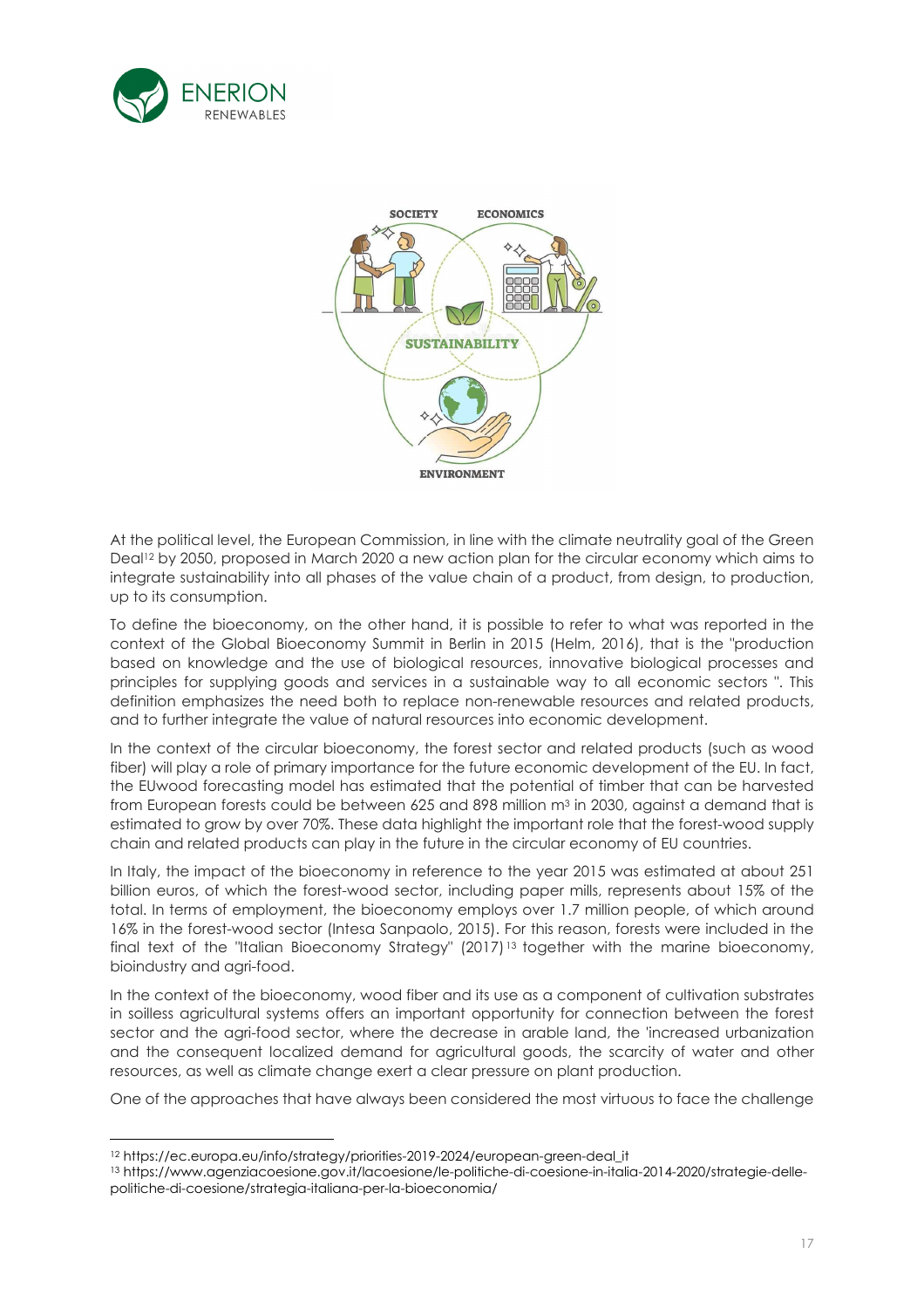

of sustainability that combines an increase in production and respect for the ecosystem is soilless cultivation in a protected environment, the spread of which has now reached considerable dimensions in Europe (as in the Netherlands and in Spain), Canada and the United States, especially in the context of large horticultural industrial complexes.

The primary technical factors of soilless production certainly include growing media, i.e. "those materials different to the soil, consisting of one or more components, organic and / or inorganic, used to support plant development".

A good substrate must meet physical-chemical, mechanical and biological requirements which can be basically summarized in the following points:

- o Ensure good anchoring to the root system and the stability of the pot-plant complex
- o Have a good water retention capacity and good air availability even in correspondence with the maximum water capacity
- o Be free of pathogens, parasites and phytotoxic substances
- o Maintain physical characteristics unaltered for as long as possible and therefore resist compaction and volume reduction, maintaining good drainage capabilities
- o Be homogeneous and uniform
- o Have a competitive cost
- o Be easy to find
- o Be reproducible with consistent quality

Growing media therefore assumes a fundamental importance in soilless pot cultivation since the root system of the plants has a limited volume to explore and has greater needs for air, water and nutrients compared to agricultural soil.

For these reasons, also thanks to the progress of knowledge and production technologies, the substrate industry has placed on the market mixtures in which, in relation to the species and the cultivation system, different raw materials (organic, inorganic and additives) are added in different proportions.

Of all the constituent materials, peat is undoubtedly the most used. Derived from the decomposition of marsh grasses (mosses, sphagnums) in asphyxiated marshy environments, it has absolutely ideal characteristics for a cultivation substrate: homogeneity, high water retention capacity, good capacity for air, good structural stability (maintenance of the characteristics physical properties of the substrate), limited supply of nutritional elements, acid reaction that can be easily modified according to the cultivation needs with the use of calcination, absence of phytotoxic substances, absence of pathogens.

#### However, **peat is a limited resource** and **its extraction**, given the high demand, **causes very negative impacts on the environment**.

In fact, peatlands are habitat with a special ecological value, considered among the most important ecosystems in the terrestrial biosphere, capable of providing various environmental services, such as the preservation of biodiversity, the local regulation of water quality and hydrological conditions (including flood protection), as well as the maintenance of important longterm carbon sinks. Even though they represent only about 3% of the global surface, in fact, peatlands store a significant share of the terrestrial organic carbon (between 21 and 33%).

However, when these ecosystems are destroyed they no longer act as carbon sinks.

**Degraded peatlands contribute disproportionately to global greenhouse gas emissions**, **equivalent to around 15 million tons of carbon dioxide per year**, i.e. the emissions from around 750,000 cars each traveling 100,000 kilometers.

A study promoted by EPAGMA (European Peat and Growing Media Association) and prepared by the Swiss firm Quantis entitled "Comparative Life Cycle Assessment of Horticultural Growing Media Based on Peat and Other Growing Media Constituents 2012" clearly indicates that **peat has the greatest impact on "climate change" and "resources" among all the materials commonly used in**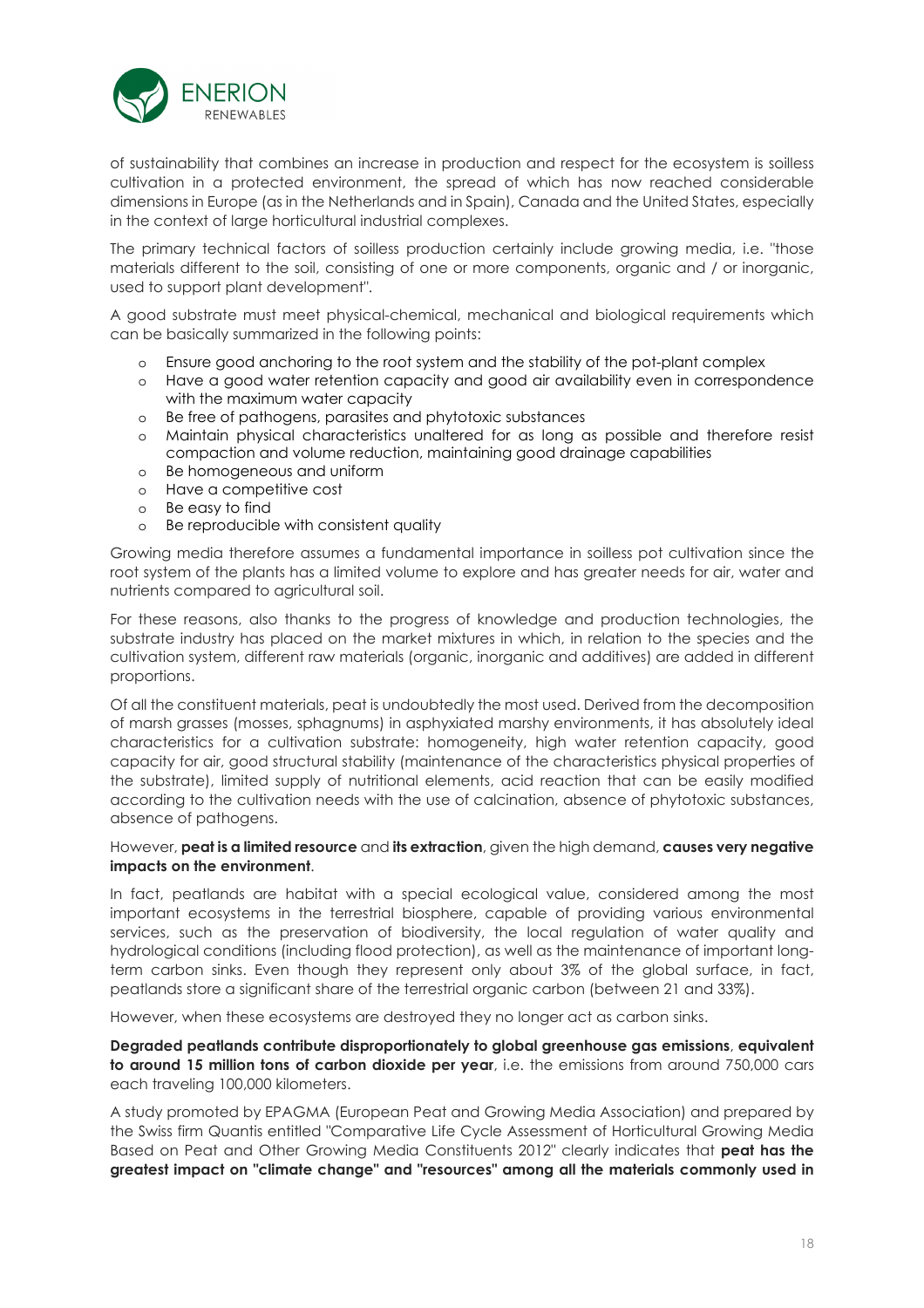

#### **the production of growing media.**

Even inorganic materials are not free from environmental problems, as in the case of stone wool with which it is estimated that over 10,000 hectares are cultivated worldwide, including 6,000 hectares of greenhouses in Europe, mainly in the Northern countries. That material, obtained from the fusion at 1,500 ° C of aluminium, calcium and magnesium silicates and coke carbon, has a fibrous structure, is inert and has a high porosity (87%).

However, although some authors have shown some reuse options, the problem of its disposal has led to limitations of its current use. Analyzing its life cycle, Quantis reported that mineral wool reveals the greatest negative impacts on human health among all the materials commonly used in the production of growing media, without considering the relatively high transport costs.

In light of the foregoing, it is clear that carbon emissions and energy consumption in horticultural production systems are now increasingly in the public eye spotlight, therefore the consumer requires not only healthy and safe traceable products, but also "clean and green" products with a low carbon footprint. On the other hand, due to limited natural resources and waste recycling problems, environmentally acceptable solutions are needed for materials used as components of growing media.



Incidence of global greenhouse gas emissions by sector

In the last twenty years, numerous efforts have actually been aimed at identifying alternative materials to peat with the objective of its partial or total replacement and the development of mixtures to be used as growing media in nurseries with comparable physical-chemical characteristics. The results produced solutions already used in the preparation of substrates for growing in pots.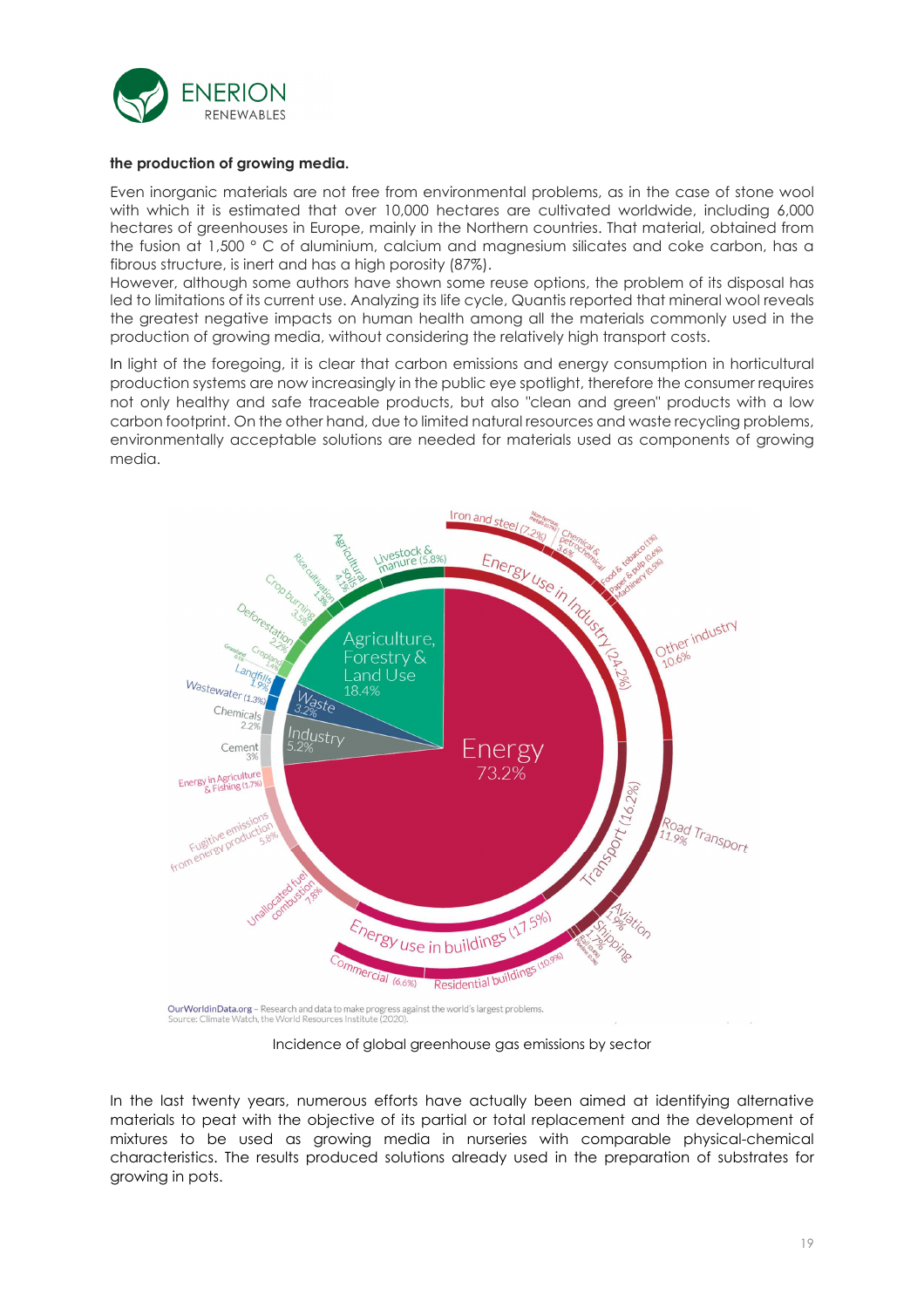

However, the many limitations that characterize some raw materials candidates for this replacement are not to be hidden, in the choice of which research has often indulged by combining organic materials (such as compost, coconut fiber and wood fiber) with suitable physical-chemical characteristics and possibility of effective use, with artificial materials, often recycled (as polystyrene, polyurethane foams, spent tire pellets), with severe limitations on use up to the actual phytotoxicity for the nursery crops.

Furthermore, the research activities have in some cases been directed to materials which, due to their characteristics, are intended to integrate the mixture and not to be used individually, if not in the face of particular cultivation techniques. This is the case, for example, of some aggregates, which in relation to the property of allowing the rapid removal of excess water are used to increase the porosity and the air capacity of the substrate. This kind of materials are used alone only in hydroponic crops, where, alongside the total inertia of the substrate, the rapid removal of the fertigation solutions is required.

The aim of this study was to compare the carbon emission of peat with that of the major candidates for its replacement, that is, quality compost, coir and wood fiber, all materials which have long been proven the possibility and opportunity of use in the face of agronomic characteristics defined and compatible with the soilless cultivation of plants.

In order to achieve the above, the carbon footprint was taken as a reference, i.e. that analysis of the life cycle that evaluates greenhouse gas emissions (GHG) directly and indirectly related to the production of a good and which allows producers (and consumers) to understand the impact of processes on climate change, giving them the opportunity to reduce it (and / or compensate it) over time.

The analysis, which took as reference bibliographic data and, limited to the wood fiber due to the absence of specific studies, primary data collected at a production plant (Fibra di Legno S.r.l.), highlighted a wide variability of the factors of emission, with presence of raw materials, including peat, very impacting, and others, just like wood fiber, much more respectful towards the environment.

| <b>Materials</b>     | FF<br>$(kgCO2e+1)$ |
|----------------------|--------------------|
| Peat                 | 1,208              |
| Coconut fiber (coir) | 361                |
| Green compost        | 113                |
| Other compost        | 484                |
| Wood fiber           | 188                |

The following table summarizes the emission factors of the materials taken into consideration.

Peat, as already mentioned, is a fossil material containing plant residues, such as mosses and more or less decomposed sphagnum, present in natural deposits.

Fossilization is a very slow process and under anaerobic conditions the carbon fixed by plants in organic matter can remain stuck in the soil for thousands of years

The extraction and use of peat cause mineralization of a part of the organic matter with consequent release of carbon into the atmosphere in the form of carbon dioxide and other greenhouse gases; in addition, the process of extraction, processing, and transport from the places of origin to the sites of production (the latter generally carried out by road covering distances of thousands of kilometers) contribute, as energy-consuming, to significantly increase the emission factor of the material.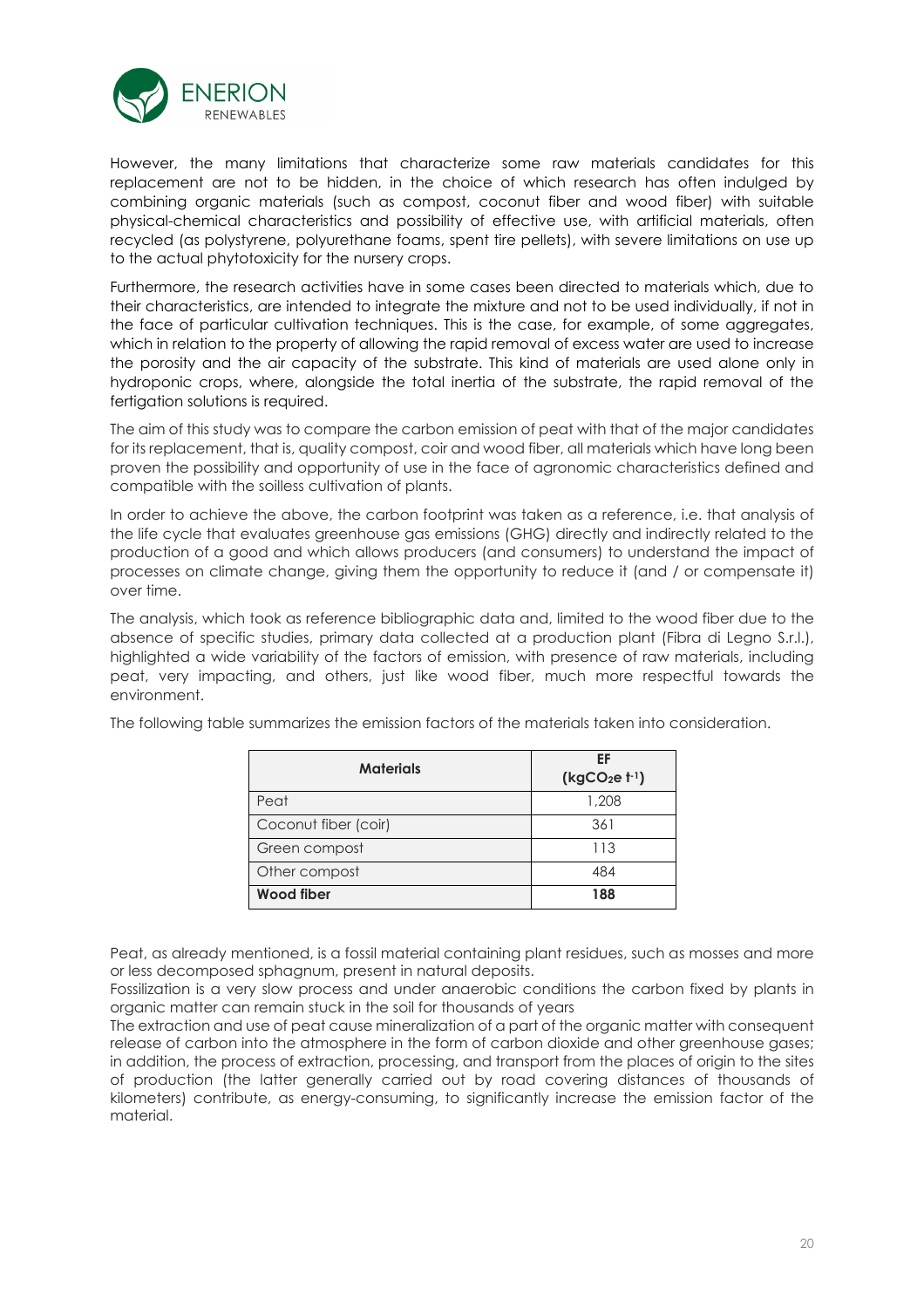

Finally, it should be noted that the extraction is often accompanied by the drainage of the peat bog, which makes the soil conditions aerobic by causing the emission of large quantities of nitrous oxide.

Unlike peat, coconut fiber, in addition to being renewable, is more sustainable by virtue of a significantly lower carbon emission, despite the fact that it is far away from the places of origin and consequently the incidence of shipping up to destination affect in terms of footprint.

With regard to green compost, the contribution on the total carbon footprint of fugitive emissions of methane and nitrous oxide during the composting process is substantial, resulting, in fact, the largest source of emissions.

It's worth remembering that the amount of these "leaks" depends on various factors, including the type of waste, the production technique (e.g. frequency of turning over), the shape, temperature and humidity of the heap, as well as the quantity of oxygen.

In general, green compost, also due to the localization of the resource and consequent low incidence of transport, is a very low carbon impact raw material.

The wood fiber, on the other hand, is very virtuous in terms of environmental performance by virtue above all 1) of the availability and widespread localization of the starting raw material (derived from the forest-wood supply chain or recycling) with a very low incidence of transport, 2) the substantial simplicity and cost-effectiveness of its production which translates into moderate electrical absorption during the material extrusion process, 3) the absence of process waste. It should be remembered the variability of the footprint in relation to the type of wood input, very limited in the case of use of recycled material, greater but still sustainable in the case of use of virgin wood directly derived from the forest supply chain.

The analysis was then completed by including the product water footprint assessment (WFP) among the environmental indicators deemed appropriate for defining the sustainability of different materials, which expresses the potential environmental impacts resulting from the use of fresh water and considers the water directly consumed and polluted for their production.

Also, in this case bibliographic data were taken into consideration and limited to the wood fiber, by virtue of the absence of specific studies in this regard, primary data collected from a producer (Fibra di Legno S.r.l.).

|  |  |  | The following table summarizes the impacts on the water resource of the different materials. |  |  |  |  |  |  |  |  |  |  |  |
|--|--|--|----------------------------------------------------------------------------------------------|--|--|--|--|--|--|--|--|--|--|--|
|--|--|--|----------------------------------------------------------------------------------------------|--|--|--|--|--|--|--|--|--|--|--|

| <b>Materials</b>     | <b>Water impact</b><br>$(m^3 t^{-1})$ |
|----------------------|---------------------------------------|
| Peat                 | 9,000                                 |
| Coconut fiber (coir) | 2.449                                 |
| Compost              | < 100                                 |
| <b>Wood fiber</b>    | 0.13                                  |

In general terms, the analysis highlights, as expected and already noted for the carbon footprint, wide variability of the sustainability performance of the different constituent materials analyzed, with the presence of some ones, such as peat and coconut fiber, which have been significantly more impactful unlike compost and wood fiber which are much more respectful of the water resource.

For peat the duration of the formation process (hundreds / thousands of years) in the humid places of origin affects the WFP, which results in a profound imbalance in the ratio between the evaporation rate in the bog and that of growth and consequently in the increase of the water footprint.

For the coconut fiber, the palm cultivation cycle and the production process of the material for "soilless" use, which involves, among other things, the washing of the coconut in order to reduce its salt content affects heavily the WFP. This impact is not related to the direct consumption of fresh water, which in most cases returns downstream of the production process at the same time and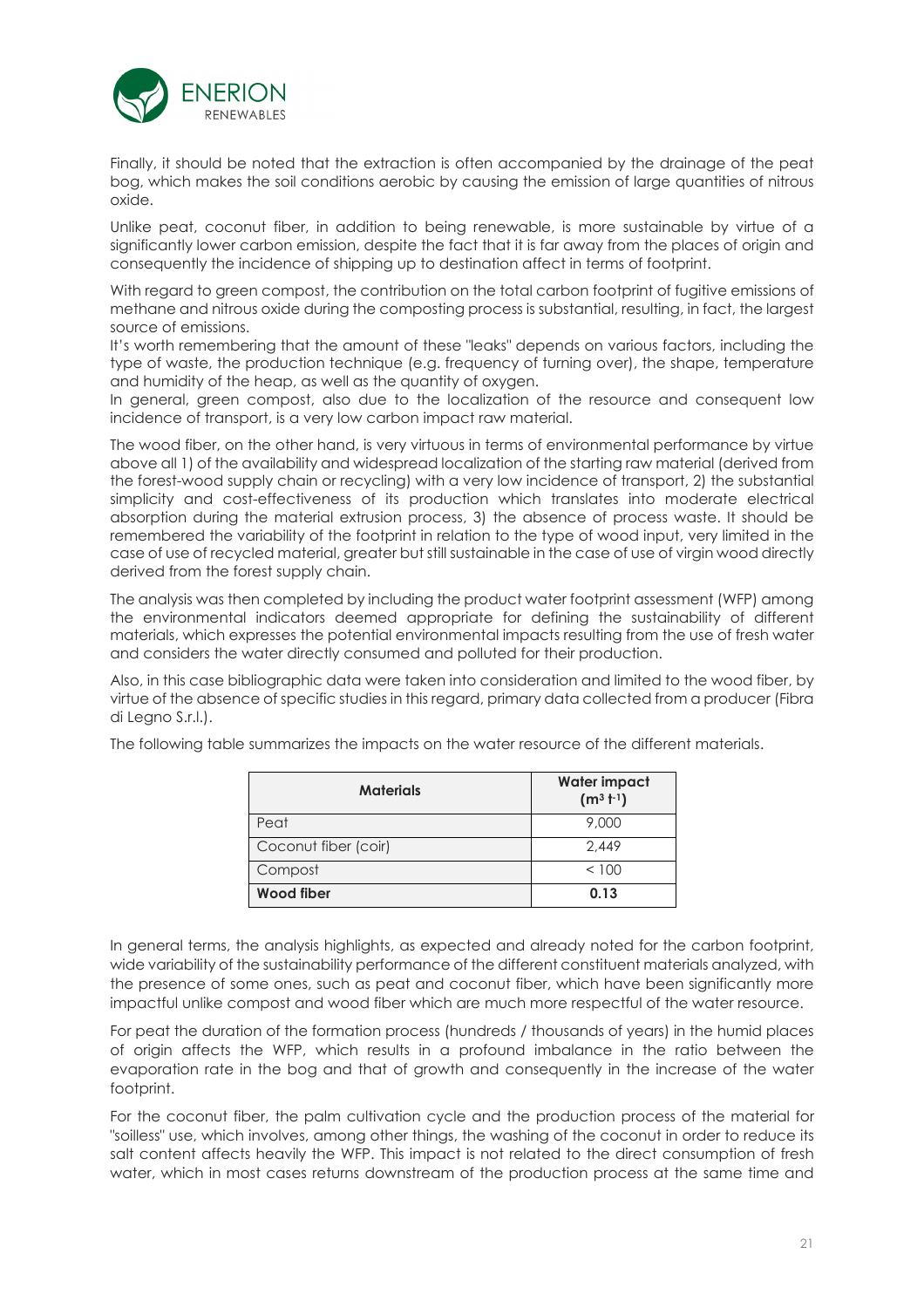

point of collection, but to the volume of polluted water.

For green compost, has already been reported the variability related to the different management methods of the percolation wastewater in the plant.

In terms of the significance of the reported data, it is useful to remember that the water footprint values of peat, coconut fiber and compost were taken from the bibliography due to the impossibility of taking them directly in the places of origin, therefore they are to be considered liable for future revision, also by virtue of the highly innovative nature of the measure.

Finally, the absolute compatibility in terms of safeguarding of water resource of wood fiber is evident.

This material therefore shows evident peculiarities in terms of environmental performance, fully responding to the concept of sustainability and to the three different "pillars" that characterize it, namely "environmental quality", "economic prosperity" and "social benefit".

The first is in fact amply demonstrated as a result of the limited carbon footprint (which becomes almost negligible in the case of the use of waste wood, as in the case of compost over-sieve fraction) and the marginal water footprint, both far inferior not only to peat (whose impact on climate change is reiterated), but also to materials already dedicated to its replacement such as coconut fiber and compost.

The "economic prosperity" is guaranteed, as well as by agronomic characteristics compatible with the cultivation in pots and in general with the soilless production that already today make it a substitute material for peat, by the dynamics of the current economy that see the sectors involved in the production and use of wood fiber in significant and constant growth. This is the case of the wood supply chain, which has already been considered strategic by the policies of promotion and development of the circular bioeconomy at national and European level, as well as of the agri-food production, today increasingly under pressure in terms of management and conservation of resources and its effect on climate change.

Lastly, the "social benefit" achieved above all in the face of the increase in the potential number of employees involved in the production chain and the distributed development of the territory should not be overlooked. It is in fact clear to everyone how wood (just think about forest) is by its nature a widespread, local, not very concentrated resource, the same is true for the production of wood fiber. Society and the community benefit from all this, with reference also to the economic effects on the territory and on the local community, as well as the landscape.

In terms of **wood fiber production processes**, it is worth noting the presence on the market of three different processes:

- 1) Mechanical treatment
- 2) Heat treatment
- 3) The sum of the first two (heat and mechanical treatment)

More specifically, mechanical treatment involves three different technologies:

- 1) Extrusion, that is, the fraying due to mechanical heating ("steam explosion") of the material;
- 2) Shredding by means of a hammer mill;
- 3) The "disc refiner", i.e. the action of two counter-rotating discs that reduce the wood into fibers.

With heat treatment, on the other hand, the sudden rise in temperature due to the entry of steam into a reactor causes "steam explosion", that is the "explosion" of the water contained in the wood.

Finally, with thermal and mechanical treatment, the wood is first treated with steam to make it softer and then extruded with a reduced use of energy.

This heterogeneity of production, linked to overall simple processes, will offer in the future the possibility of developing new systems and new technologies that can translate into a positive economic driving force for producers.

Moving on to analyze the **current size of the Italian wood fiber market**, a production of between 400,000 and 500,000 cubic meters per year is estimated to date, essentially related to the activity of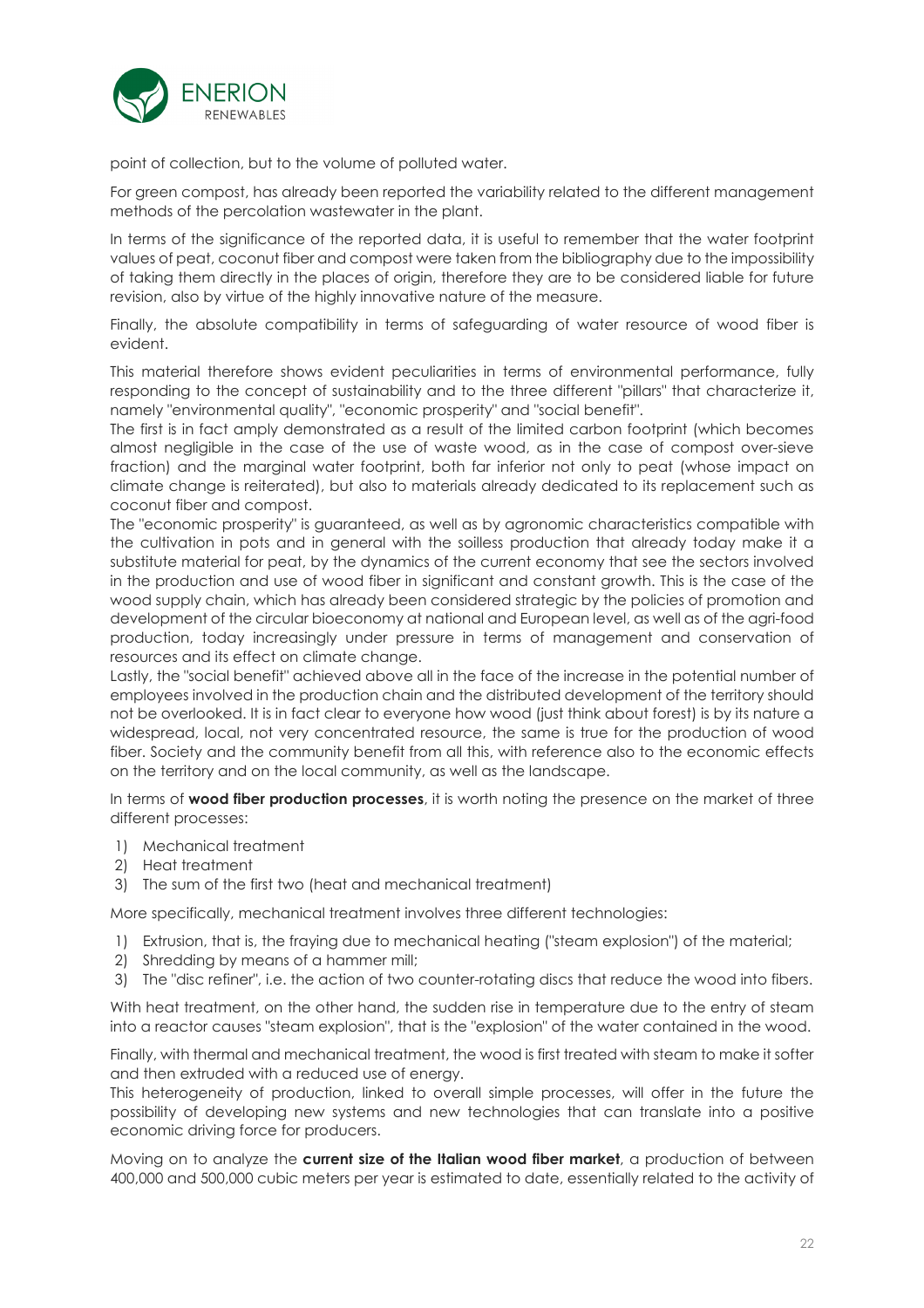

only three different producers.

If this values are compared with the numbers of peat in Italy (equal to about 5 million cubic meters per year), the opportunity for the development of the wood fiber market appears clear, which shows good margins for growth even in the face of the partial reconversion of the current biomass plants now close to the expiry of the national contribution following a period of 15/20 years of activity as well as the possibility of differentiating the offer, producing fibers from different essences for specific garden and nursery needs.

On the other hand, in strictly productive terms, **the hypothesis of a partial or total replacement of peat with wood fiber is a widely achievable result**. Actually, assuming a production line capacity equal to 25 cubic meters per hour on a production cycle of 3,000 hours of work per year, about 30 plants (15 if we consider two lines per plant) would be enough to replace 50% of the peat and about 60 plants (30 from two lines) to cancel the imports of peat.

This reasoning allows to set the calculation of the hypothetical saving of greenhouse gas emissions following the partial or total replacement of peat with wood fiber.

In this regard, the calculations, elaborated on the basis of the emission factors established in this study and reported in the following table, estimate a lower impact (emissions avoided / saved) equal to about half a million tons of CO<sub>2</sub>e in case of replacement of 50% peat with wood fiber and up to about one million tons of CO<sub>2</sub>e in the case of total replacement (respectively equal to the emissions produced by about 25,000 and 50,000 cars each traveling a distance of 100,000 kilometers).

| <b>Materials</b> | EF ( $kg CO_{2e}$ $t^{-1}$ ) | Bulk density $(t m^{-3})$ | EF (kg $CO2e$ m <sup>-3</sup> ) |
|------------------|------------------------------|---------------------------|---------------------------------|
| Peat             | .208                         | ว.18                      |                                 |
| Wood fiber       | 88                           |                           | 20                              |

| <b>Materials</b> | Quantity $(m^3)$ | Emissions $(fCO2e)$ | Saving $(tCO2e)$ |
|------------------|------------------|---------------------|------------------|
| Peat             | 5,000,000        | 1,087,200           |                  |
| Wood fiber       |                  |                     | -                |
| Total            | 5,000,000        | 1,087,200           |                  |

| <b>Materials</b> | Quantity $(m^3)$ | Emissions ( $tCO2e$ ) | Saving $(tCO2e)$ |
|------------------|------------------|-----------------------|------------------|
| Peat             | 2,500,000        | 543,600               |                  |
| Wood fiber       | 2,500,000        | 50,525                | 493.075          |
| Total            | 5,000,000        | 594.125               |                  |

| <b>Materials</b> | Quantity $(m^3)$ | Emissions ( $tCO2e$ ) | Saving $(fCO2e)$ |
|------------------|------------------|-----------------------|------------------|
| Peat             |                  |                       |                  |
| Wood fiber       | 5,000,000        | 101,050               | 986.150          |
| Total            | 5,000,000        | 1,087,200             |                  |

This extremely ambitious result opens up further consideration on the opportunity for the development of wood fiber in the horticultural sector. In terms of emissions avoided / saved, in fact, there has been much discussion in recent times about the introduction of a tax on products and services that involve CO<sub>2</sub> emissions, the so-called "carbon tax", accompanied by a second tax, the "border carbon tax ", which introduces a duty on imported products that have environmental standards lower than those established for those who produce internally, offsetting the negative effects of any competition based on less sustainability.

In fact, some important observers have argued for a long time that establishing a price for greenhouse gas emissions is essential to try to limit climate change, on which not even the partial block of industrial production caused by the Covid-19 pandemic and the general lockdown have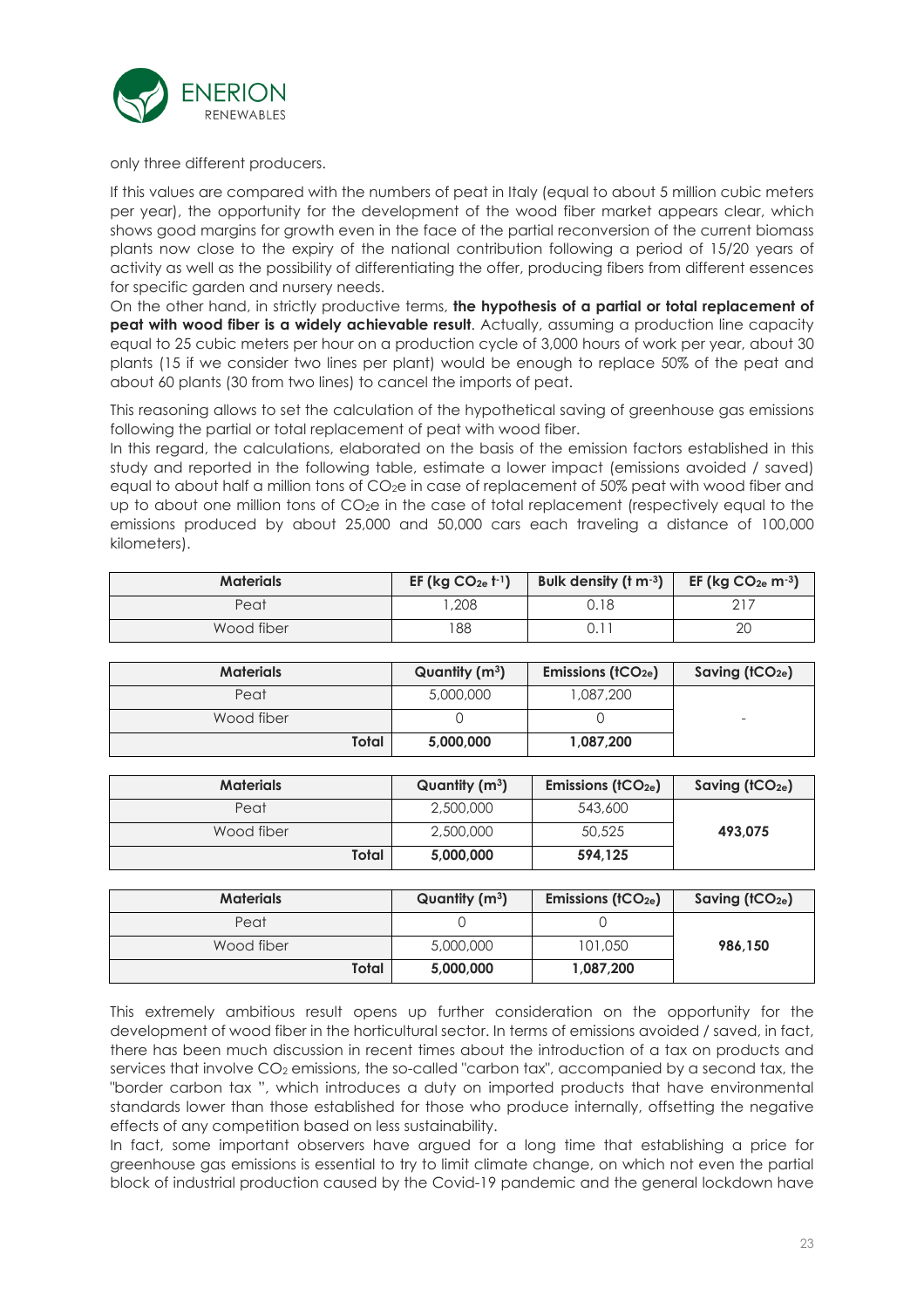

succeeded to affect.

To date, according to the OECD, the carbon tax of the forty-two major economies is worth an average of 8 USD per ton of CO2, however the United Nations estimates it is necessary to reach an amount between 135 and 5,500 USD per ton by 2030, otherwise it will not be possible to contain the increase in global average temperatures to within 1.5 degrees centigrade compared to the preindustrial era.

Regarding the value of this mechanism, cannot be referred the case of the countries of Northern Europe which, since the early 1990s, have introduced a carbon tax and today lead the ranking of the nations that have most reduced greenhouse gas emissions in relation to the gross national product, with percentages ranging between 45 and 55%.

The European Union has never adopted the carbon tax (also because taxation is a national matter), opting for the Emissions Trading Scheme (ETS), with the same goal, that of discouraging the use of fossil fuels and reorienting the productive system towards sustainable sources and processes.

However, the adoption of the ETS does not exclude a future carbon tax at the national level. On the other hand, the next international conference on climate change, COP26 in Glasgow, in November 2021, will be the deadline for nearly two hundred countries to update their emissions reduction commitments. If the meeting does not give the hoped-for results, the EU has already reiterated that it will proceed with unilateral measures and for this reason it is already developing a regulation that aims to penalize the imports of some goods from countries with weak pollution rules, thus helping to protect the competitiveness of local producers who meet the most stringent standards. The carbon border tax, in fact, as mentioned, can act in a double direction: rebalancing competition, avoiding relocation to "less virtuous" countries, and promoting a change in climate policy, guaranteeing a global increase in environmental sustainability standards.

In this context, it is likely that in the near future those who want to continue to use peat in horticulture will also necessarily have to bear the load of the carbon emissions related to it.

To conclude, cannot fail to note the economic sustainability of the wood fiber, whose production cost is much more competitive, of the other materials commonly used in the substrate industry as peat or coconut fiber to which the cost-effectiveness of transport due to the localization of its production must be added; the farther is the peat excavation site or coconut fiber origin, the more competitive is the wood fiber price.